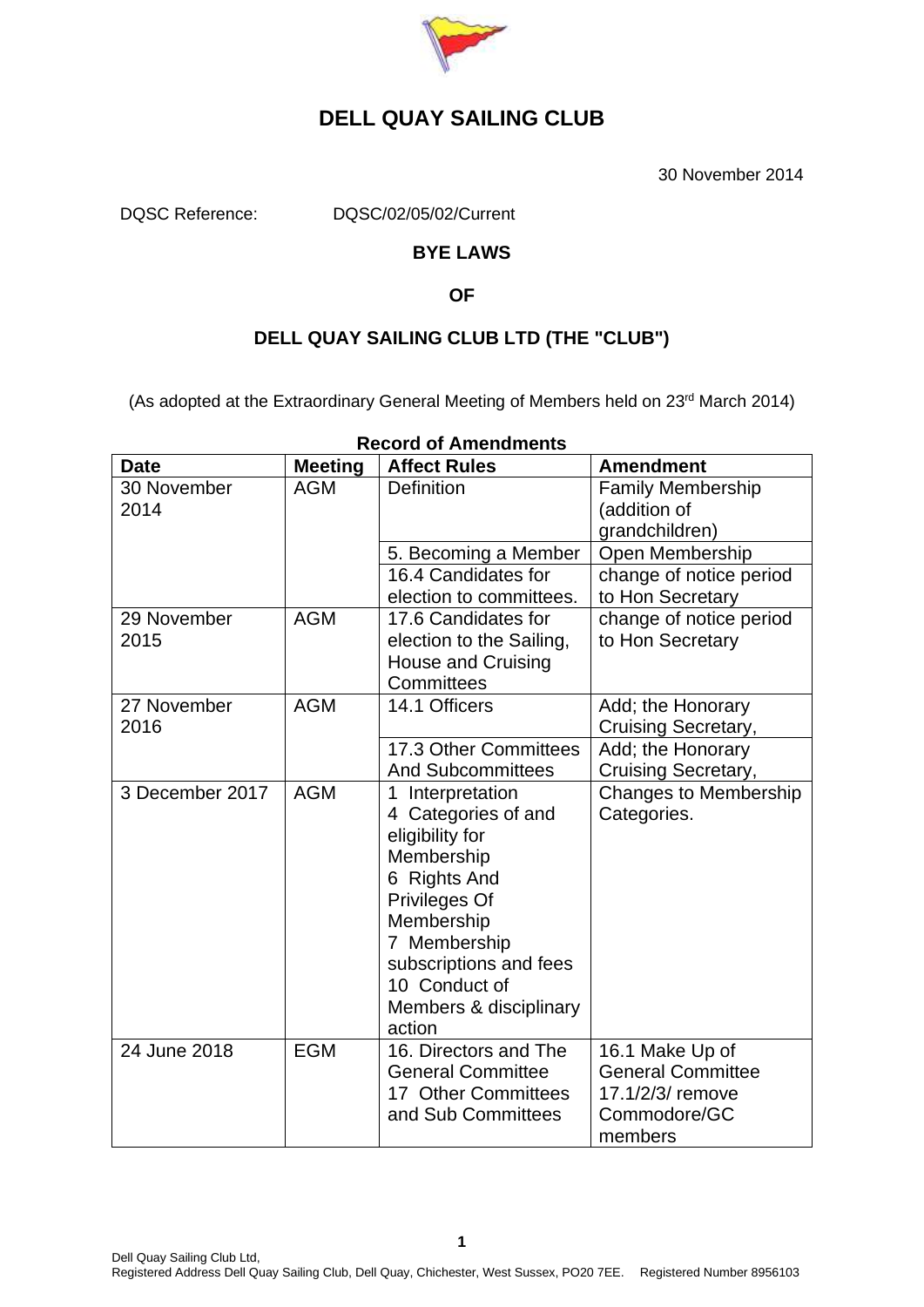

| 18 November<br>2018 | <b>AGM</b> | 8. Exceptions To The<br><b>Requirement To Pay</b><br>Fees<br>9. Termination Of<br>Membership | 8.1, 8.3, 8.4<br>9.3                                                                               |
|---------------------|------------|----------------------------------------------------------------------------------------------|----------------------------------------------------------------------------------------------------|
| 17 November<br>2019 | <b>AGM</b> | 1.1 Defined Terms<br>17.1 Other Committees<br>and Sub Committees                             | Add Ex-Officio<br><b>Define Sub Committees</b>                                                     |
| 17 November<br>2019 | <b>AGM</b> | 16 Directors and The<br><b>General Committee</b>                                             | 16.3 Time on the<br><b>General Committee</b><br>16.4 No Volunteers for<br><b>General Committee</b> |
| 22 November<br>2020 | <b>AGM</b> | 14 Officers                                                                                  | 14.5.3 Accounting<br>reference date                                                                |
| 22 November<br>2020 | <b>AGM</b> | 17 Committees                                                                                | 17A Attendance and<br><b>Voting at General</b><br>meetings<br>17B &C Proxies                       |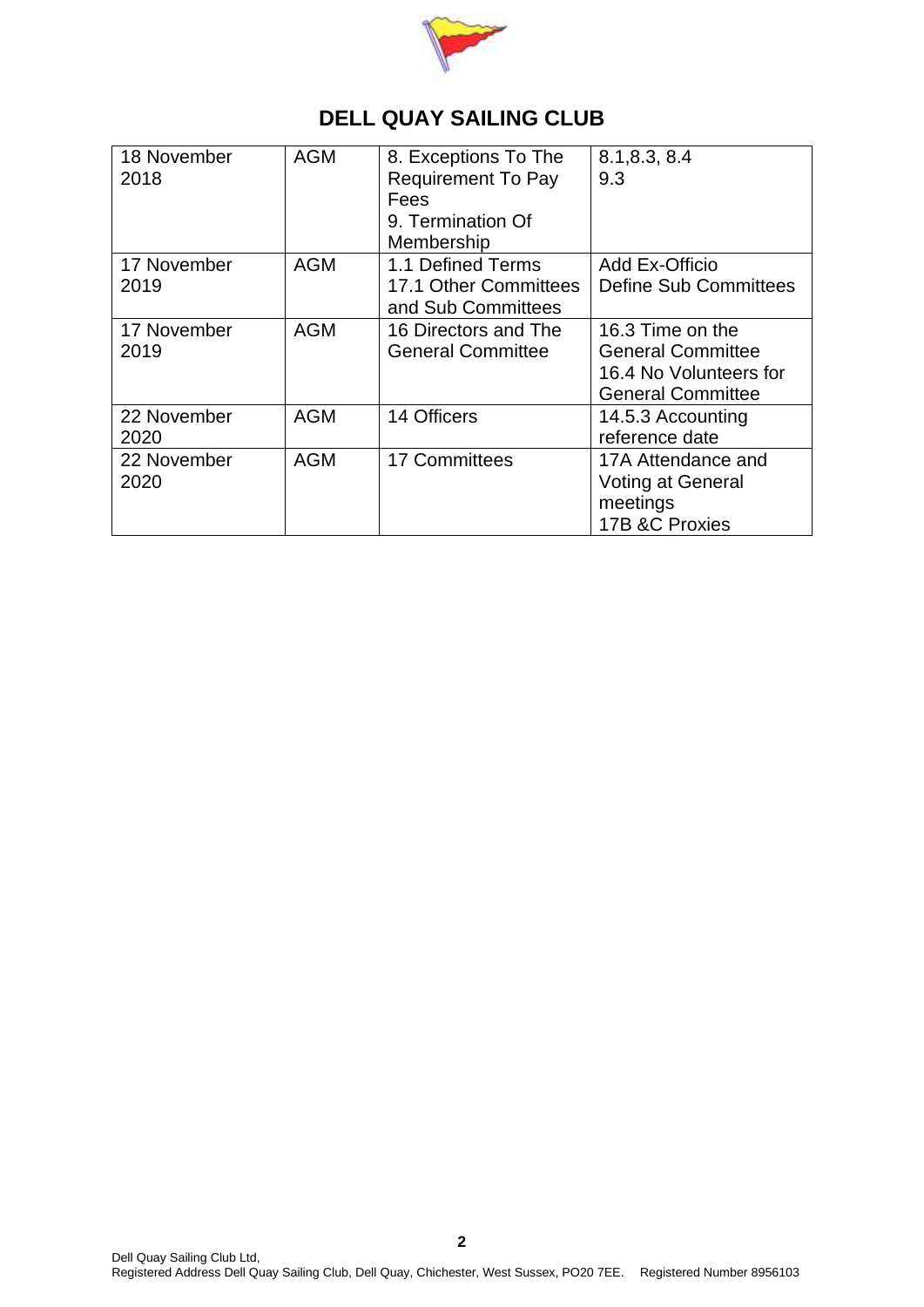

### **INDEX OF BYE LAWS**

| 1            |  |
|--------------|--|
|              |  |
| $\mathbf{2}$ |  |
|              |  |
| 3            |  |
| 4            |  |
| 5            |  |
| 6            |  |
| 7            |  |
| 8            |  |
| 9            |  |
| 10           |  |
| 11           |  |
| 12           |  |
|              |  |
| 13           |  |
| 14           |  |
| 15           |  |
| 16           |  |
| 17           |  |
|              |  |
| 18           |  |
| 19           |  |
| 20           |  |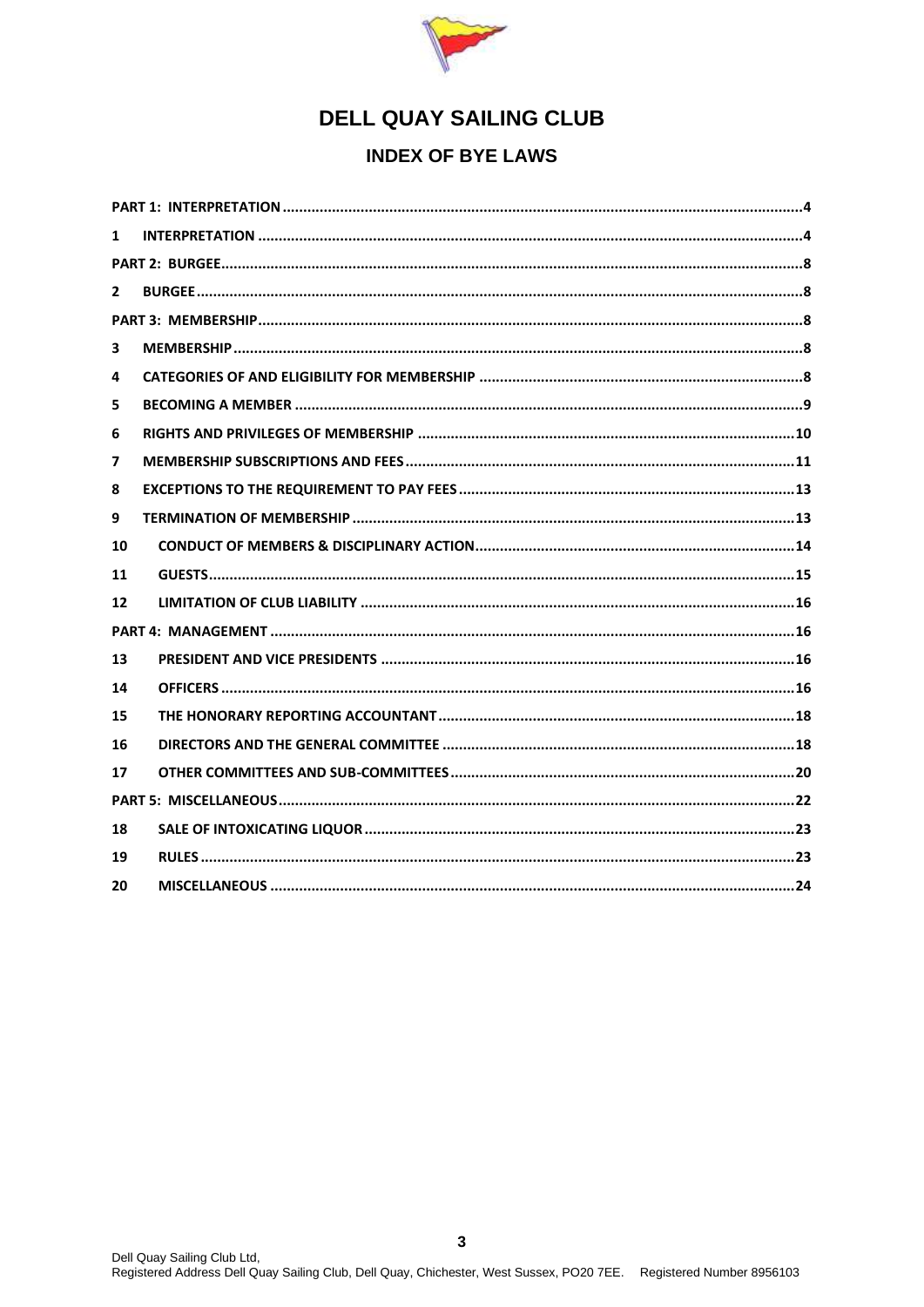

#### **Part 1: Interpretation**

#### <span id="page-3-1"></span>**Interpretation**

<span id="page-3-0"></span>1.1 In these Bye Laws, unless the context requires otherwise:

| Act                         | means the Companies Act 2006;                                                                                                                                                                                                                           |
|-----------------------------|---------------------------------------------------------------------------------------------------------------------------------------------------------------------------------------------------------------------------------------------------------|
| <b>Adult Member</b>         | Adult Member means a person aged 25 or over<br>on 1st September in the year preceding the<br>membership year who has agreed to become a<br>company member of the Club;                                                                                  |
| <b>AGM</b>                  | means an annual General Meeting of the Club;                                                                                                                                                                                                            |
| <b>Articles</b>             | means the articles of association of the Club,<br>and <b>Article</b> refers to a particular provision in<br>them;                                                                                                                                       |
| <b>Associate Membership</b> | has meaning given in these Bye Laws;                                                                                                                                                                                                                    |
| <b>Bye Laws</b>             | means bye laws of the Club from time to time<br>proposed by the General Committee and<br>approved by the Members in accordance with<br>Article 14.6;                                                                                                    |
| Club                        | means the company regulated by the articles of<br>association of the Club;                                                                                                                                                                              |
| <b>Club Member</b>          | Club Member means every person whose<br>name is entered in the Club's register of<br>Members as an Adult Member or Young Adult<br>Member, in accordance with section 112 of the<br>Act, and <b>Club Membership</b> shall be interpreted<br>accordingly; |
| <b>Commodore</b>            | the Commodore of the Club as elected or co-<br>opted in accordance with these Bye Laws;                                                                                                                                                                 |
| <b>Companies Acts</b>       | means the Companies Acts (as defined in<br>section 2 of the Act), in so far as they apply to<br>the Club;                                                                                                                                               |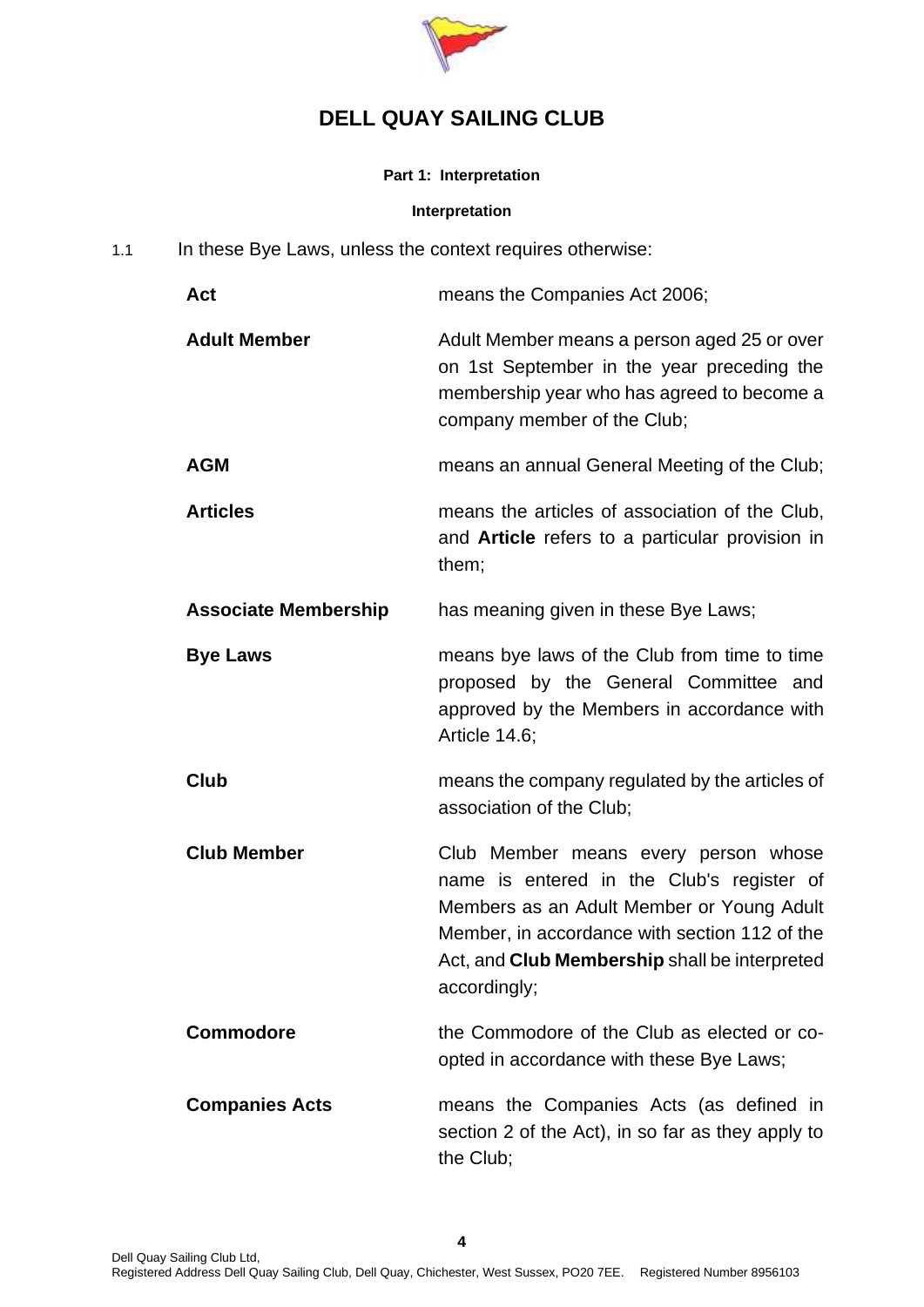

| director                  | means a director of the Club, and includes any<br>person occupying the position of director, by<br>whatever name called;                                                                                                                                                                                                   |
|---------------------------|----------------------------------------------------------------------------------------------------------------------------------------------------------------------------------------------------------------------------------------------------------------------------------------------------------------------------|
| document                  | includes, unless otherwise specified, any<br>document sent or supplied in electronic form;                                                                                                                                                                                                                                 |
| electronic form           | has the meaning given in section 1168 of the<br>Act;                                                                                                                                                                                                                                                                       |
| <b>Ex Officio</b>         | Ex Officio means by virtue of one's position or<br>status. Ex officio members of DQSC<br>subcommittees do not form part of a quorum,<br>but are entitled to vote.                                                                                                                                                          |
| <b>Family Membership</b>  | has meaning given in the Bye Laws;                                                                                                                                                                                                                                                                                         |
| <b>Flag Officers</b>      | the Commodore, Vice Commodore, Rear<br>Sailing, Rear Commodore<br>Commodore<br>Cruising and Rear Commodore House;                                                                                                                                                                                                          |
| <b>General Committee</b>  | the General Committee of the Club as<br>described in these Bye Laws, which is made up<br>of the directors of the Club;                                                                                                                                                                                                     |
| <b>General Meeting</b>    | a general meeting of the Club Members;                                                                                                                                                                                                                                                                                     |
|                           | Honorary Life Membership has meaning given in these Bye Laws;                                                                                                                                                                                                                                                              |
| <b>Honorary Member</b>    | has meaning given in the Bye Laws; an<br>Honorary Member is not a Club Member, and<br>neither has voting rights at general meetings<br>nor any other rights to which members of<br>companies are entitled under the Articles or the<br>Companies Acts, and <b>Honorary Membership</b><br>shall be interpreted accordingly; |
| <b>Honorary Secretary</b> | means the company secretary of the Club, if<br>appointed;                                                                                                                                                                                                                                                                  |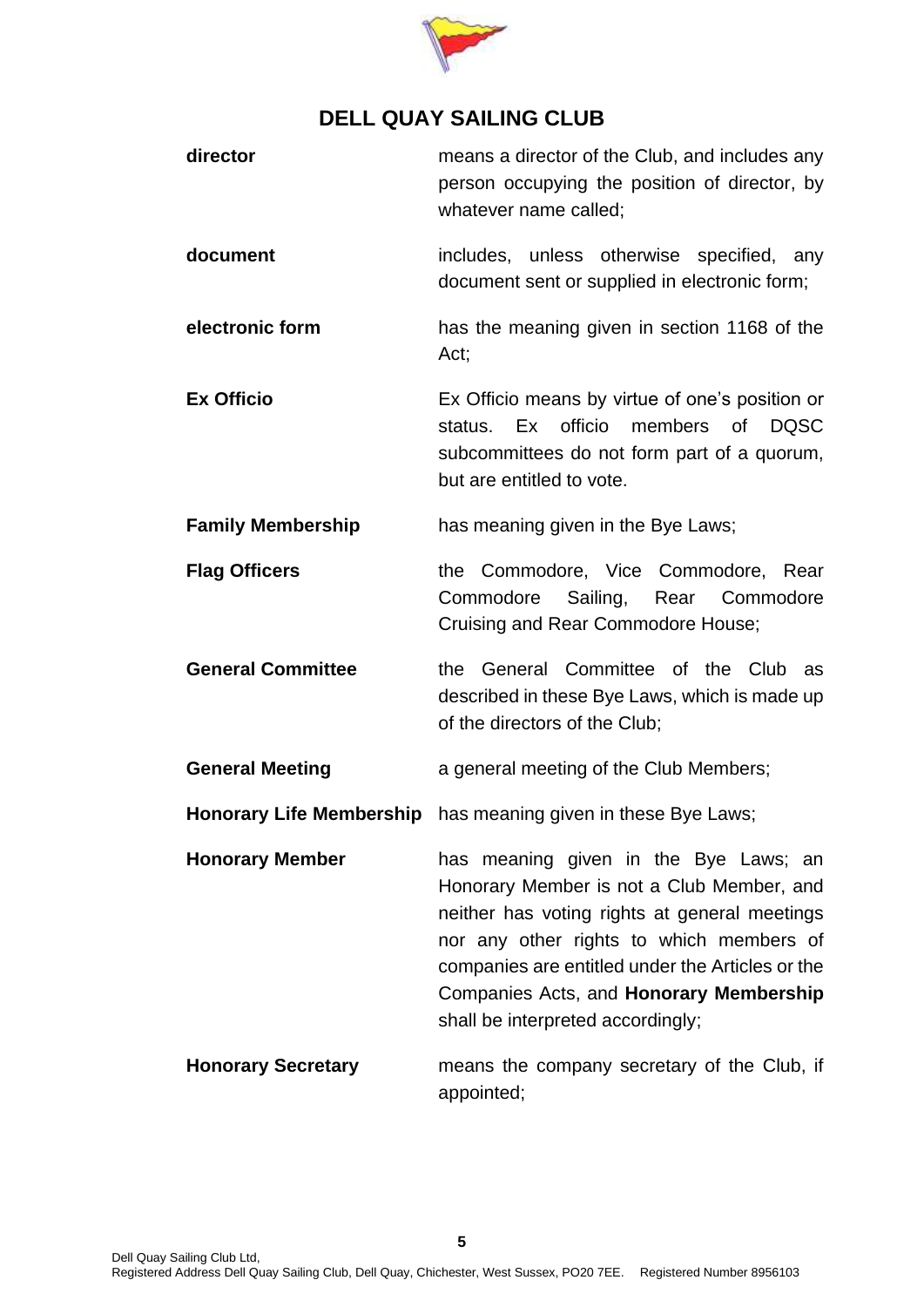

| <b>Junior Member</b>                                   | 1 <sup>st</sup><br>means a person aged under 18 on<br>September in the year preceding<br>the<br>membership year;                                                                 |
|--------------------------------------------------------|----------------------------------------------------------------------------------------------------------------------------------------------------------------------------------|
| <b>Member</b>                                          | Member means all members of the Club,<br>including, Junior Members, Honorary Members<br>or Temporary Members, and Membership shall<br>be interpreted accordingly                 |
| <b>Officers</b>                                        | has the meaning given in Article 6.1;                                                                                                                                            |
| <b>Operations Manual</b>                               | means a collection of Club policies, procedures<br>and any other documents or information<br>deemed necessary by the General Committee<br>for the effective running of the Club; |
| ordinary resolution                                    | means a resolution passed by a simple majority<br>of the Club Members;                                                                                                           |
| <b>Rear Commodore</b><br><b>Cruising</b>               | the Rear Commodore Cruising of the Club as<br>elected or co-opted in accordance with these<br>Bye Laws;                                                                          |
| <b>Rear Commodore House</b>                            | the Rear Commodore House of the Club as<br>elected or co-opted in accordance with these<br>Bye Laws;                                                                             |
| <b>Rear Commodore Sailing</b>                          | the Rear Commodore Sailing of the Club as<br>elected or co-opted in accordance with these<br>Bye Laws;                                                                           |
| <b>Royal Yachting</b><br><b>Association</b><br>and RYA | means the Royal Yachting Association, a<br>company limited by guarantee registered in<br>England and Wales with registered company<br>number 00878357.                           |
| <b>Single Membership</b>                               | has meaning given in these Bye Laws;                                                                                                                                             |
| special resolution                                     | means a resolution of the Club Members<br>passed by a majority of not less than 75%;                                                                                             |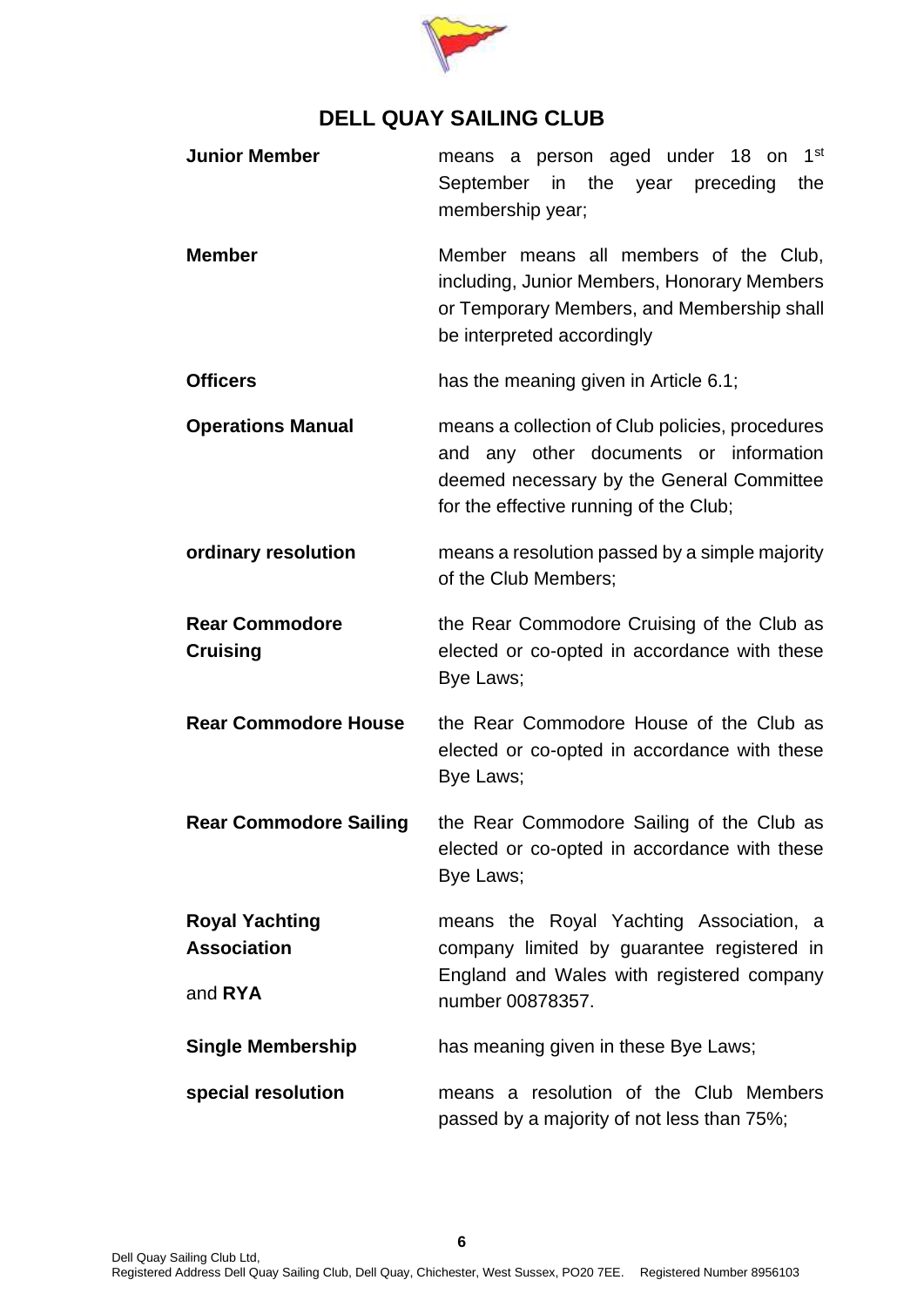

| <b>Subscriptions</b>          | the subscriptions and fees payable by the<br>Members in accordance with these Bye Laws;                                                                                                                                                                                                                                                                       |
|-------------------------------|---------------------------------------------------------------------------------------------------------------------------------------------------------------------------------------------------------------------------------------------------------------------------------------------------------------------------------------------------------------|
| <b>Temporary Member</b>       | Temporary Member has meaning given in the<br>Bye Laws; a Temporary Member is not a Club<br>Member, and neither has voting rights at<br>general meetings nor any other rights to which<br>members of companies are entitled under the<br>the<br>Companies<br><b>Articles</b><br>Acts,<br>or<br>and<br>Temporary Membership shall be interpreted<br>accordingly |
| <b>Vice Commodore</b>         | the Vice Commodore of the Club as elected or<br>co-opted in accordance with these Bye Laws;                                                                                                                                                                                                                                                                   |
| writing                       | means the representation or reproduction of<br>words, symbols or other information in a visible<br>form by any method or combination of methods,<br>whether sent or supplied in electronic form or<br>otherwise.                                                                                                                                              |
| <b>Young Adult Member</b>     | means a person aged 18 or over and under 25<br>on 1st September in the year preceding the<br>membership year who has agreed to become a<br>company member of the Club.                                                                                                                                                                                        |
| <b>Young Adult Membership</b> | has meaning given in the Bye Laws;                                                                                                                                                                                                                                                                                                                            |

- 1.2 These Bye Laws are supplemental to the Articles. Nothing in these Bye Laws is intended to contradict the Articles or the provisions of the Companies Acts and, in the event of any inconsistency between any provision of these Bye Laws and any provision of the Articles, the Articles will prevail.
- 1.3 Unless the context otherwise requires words or expressions contained in this document bear the same meaning as in the Articles.
- 1.4 Unless expressly provided otherwise, a reference to a statute, statutory provision or subordinate legislation is a reference to it as it is in force from time to time, taking account of any subordinate legislation from time to time made under it, and any amendment or re-enactment and includes any statute, statutory provision or subordinate legislation which it amends or re-enacts.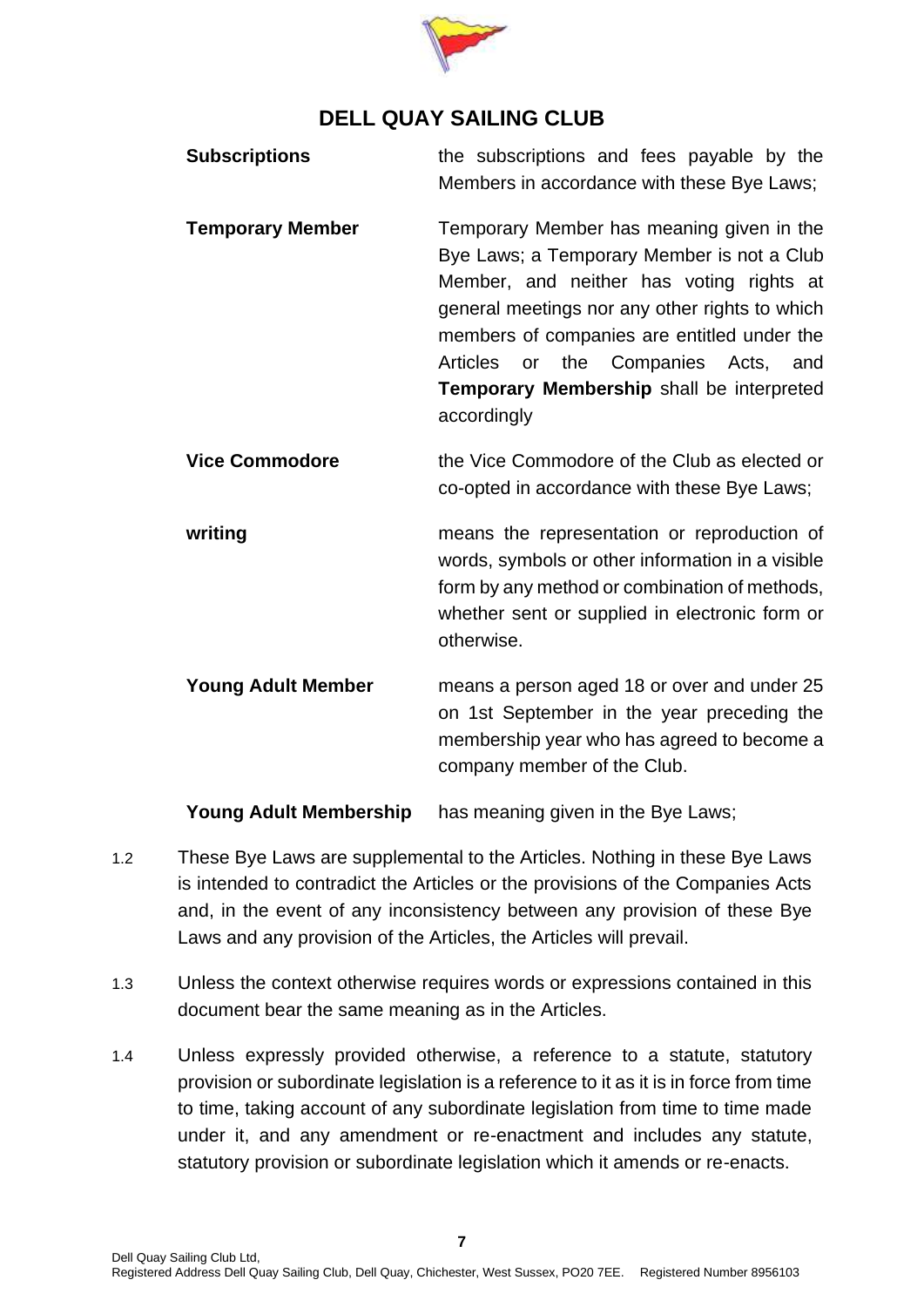

#### **Part 2: Burgee**

#### <span id="page-7-1"></span><span id="page-7-0"></span>**2 BURGEE**

2.1 The Club burgee shall be top half yellow and bottom half red.

#### **Part 3: Membership**

#### <span id="page-7-3"></span><span id="page-7-2"></span>**3 MEMBERSHIP**

3.1 Membership of the Club shall be open on application to anyone interested for pleasure purposes in all forms of sailing and the use for pleasure purposes of power craft, regardless of sex, age, disability, ethnicity, nationality, sexual orientation, religion or other beliefs. Membership is however limited to 850 in total on a non-discriminatory basis.

### <span id="page-7-4"></span>**4 CATEGORIES OF AND ELIGIBILITY FOR MEMBERSHIP**

The categories of Membership, eligibility and power to vote at all meetings of the Club are indicated hereunder.

- 4.1 **SINGLE MEMBERSHIP** consists of one Adult Member. A Single Membership shall have one vote.
- 4.2 **FAMILY MEMBERSHIP** consists of one or two co-habiting Adult Members and either:
	- all Junior Members or Young Adult Members within their guardianship, or

all grandchildren meeting the criteria as Junior or Young Adult members.

Each Adult Member and Young Adult Member within a Family Membership shall have one vote.

- 4.3 **JUNIOR MEMBERSHIP** consists of one Junior Member aged 10 or over on 1st September in the year preceding the membership year and whose parents/guardians are not Adult or Young Adult Members of Dell Quay Sailing Club. A Junior Member within a Junior Membership shall have no vote.
- 4.4 **YOUNG ADULT MEMBERSHIP** consists of one Young Adult Member. A Young Adult Member within a Young Adult Membership shall have one vote.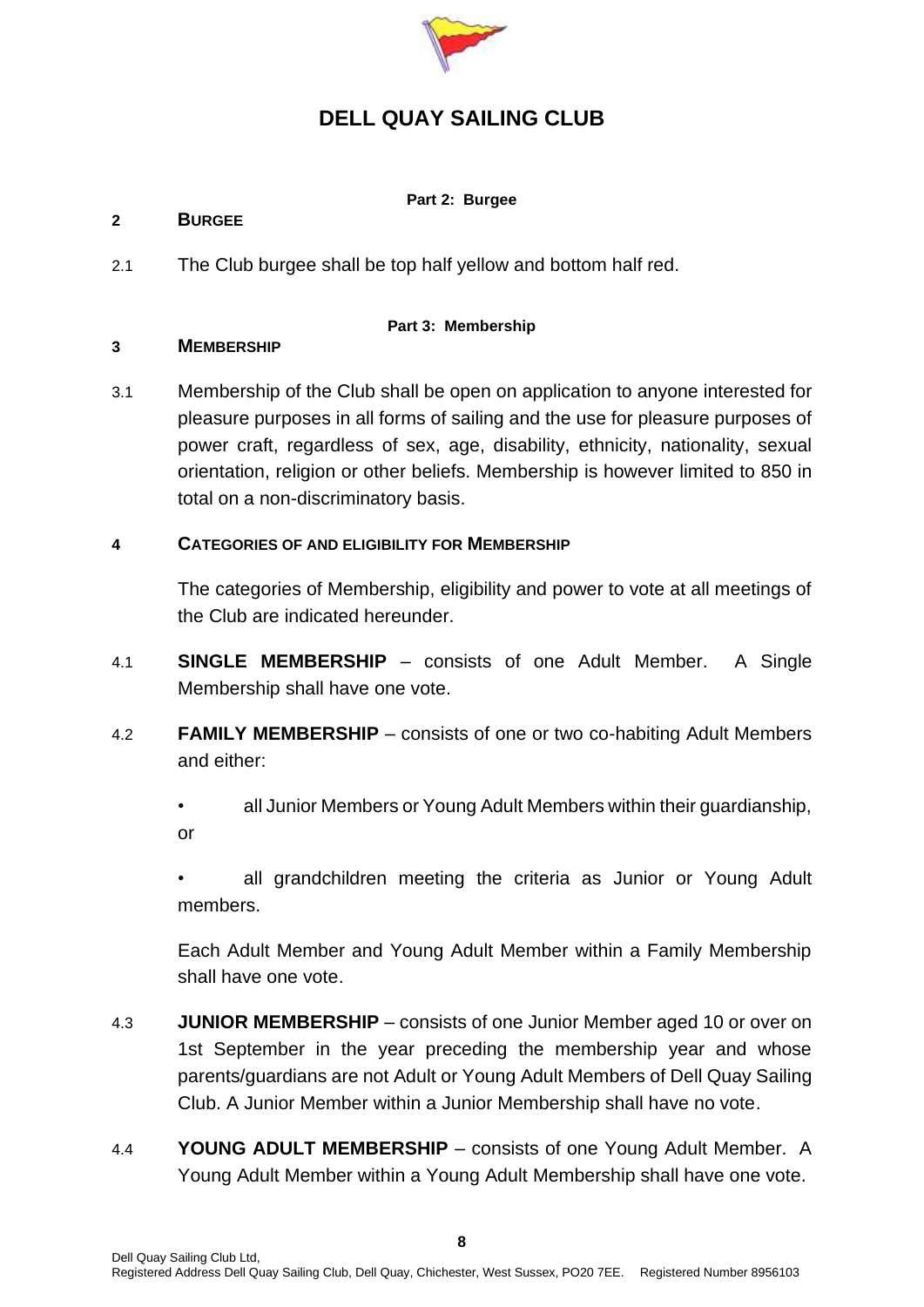

- 4.5 **HONORARY MEMBERSHIP** consists of a flag officer or officer of any Category "A" member club of the Chichester Harbour Federation, together with the officers of the Federation or any person nominated by the General Committee. Honorary Membership may be conferred for a period of one year, renewable annually. Persons holding the category of Honorary Membership shall have no vote.
- 4.6 **HONORARY LIFE MEMBERSHIP** consists of an Adult Member nominated by the General Committee in recognition of substantial service to the Club over many years and approved at an AGM. An Adult Member within an Honorary Life Membership shall have one vote
- 4.7 **TEMPORARY MEMBERSHIP** is granted to a visiting sailor from a recognised sailing club; any person participating in an event sponsored by the Club; any volunteer (who has been approved by a Flag Officer) assisting with or leading an event sponsored by the Club, such Membership shall apply throughout the period of that event and any preparatory planning period prior thereto; a visiting sailor (who has been approved by a Flag Officer) from a recognised sailing club who wishes to hold Temporary Membership for a period longer than seventy-two hours but not exceeding four weeks. Persons holding the category of Temporary Membership shall have no vote.
- 4.8 **ASSOCIATE MEMBERSHIP** consists of an Adult Member who, for reasons agreed by the General Committee can no longer participate in on the water activities. An Adult Member within an Associate Membership shall have one vote.
- 4.9 Members wishing to change their category of Membership shall make written application to the General Committee via the Honorary Data Services Secretary.

### <span id="page-8-0"></span>**5 BECOMING A MEMBER**

- 5.1 An application for Membership shall be in the form from time to time prescribed by the General Committee, and shall include the name and address of the applicant, and the signatures or traceable agreement by electronic means of the applicant.
- 5.2 Upon receipt of an application for Membership a nominated member of the General Committee shall approve the application on behalf of the General Committee unless he believes that there may be a case for refusing the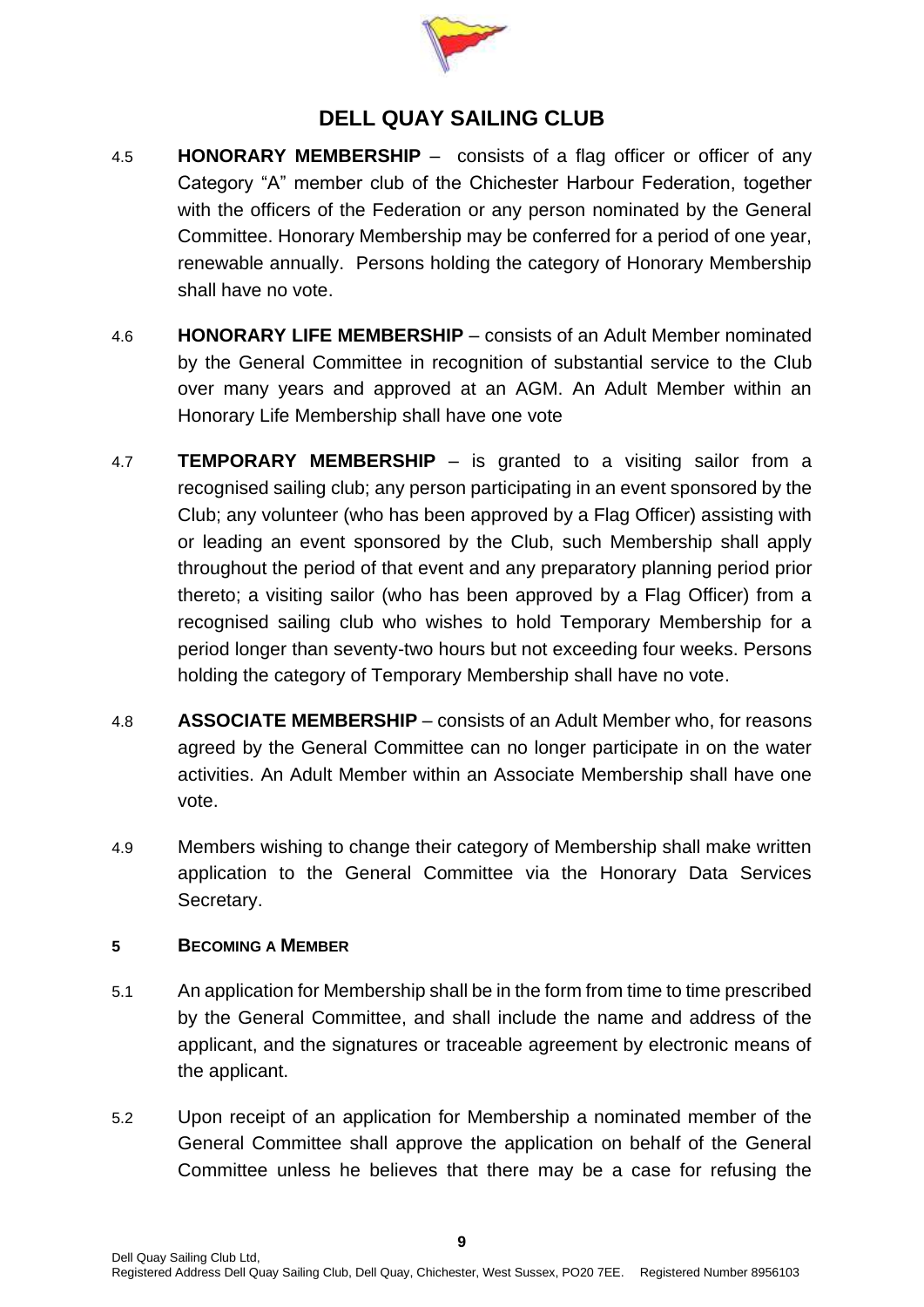

application in accordance with Bye Law 5.3, in which case he shall refer that application to the General Committee for a decision.

- 5.3 The General Committee may refuse applications only for good cause such as conduct or character likely to bring the Club into disrepute.
- 5.4 Appeals against the General Committee's decision to reject an application for Membership may be made to the Club Members in General Meeting.
- 5.5 A nominated member of the General Committee shall inform each applicant in writing as to whether or not his application for Membership has been approved, and shall provide successful applicants with a copy of the Articles and these Bye Laws, and shall make request for such payments as are necessary.
- 5.6 Upon approval, a candidate shall pay such joining and other fees as shall be requested. In default of such payment, the approval shall be void unless sufficient cause for delay be shown.
- 5.7 Every successful applicant shall, upon becoming a Member, provide the Honorary Data Services Secretary with an up-to-date address and contact details which shall be recorded in the register of Members, and any notice sent to such address or electronic mail address shall be deemed to have been duly delivered.
- 5.8 The election of Honorary Members shall be made by special resolution at the AGM each year.

### <span id="page-9-0"></span>**6 RIGHTS AND PRIVILEGES OF MEMBERSHIP**

- 6.1 The rights and privileges of each category of Members shall be as follows, subject in each case to the provisions of the Articles and these Bye Laws:
	- 6.1.1 An **ADULT MEMBER** shall have the full use of all the Club facilities and may invite guests.
	- 6.1.2 A **YOUNG ADULT MEMBER** shall have the full use of all the Club facilities and may invite guests.
	- 6.1.3 A **JUNIOR MEMBER** s shall have the full use of all the Club facilities subject only to Bye Law [18.2.](#page-22-2) A Junior Member may not invite guests (including their parent(s)/guardian). A parent/guardian, who must be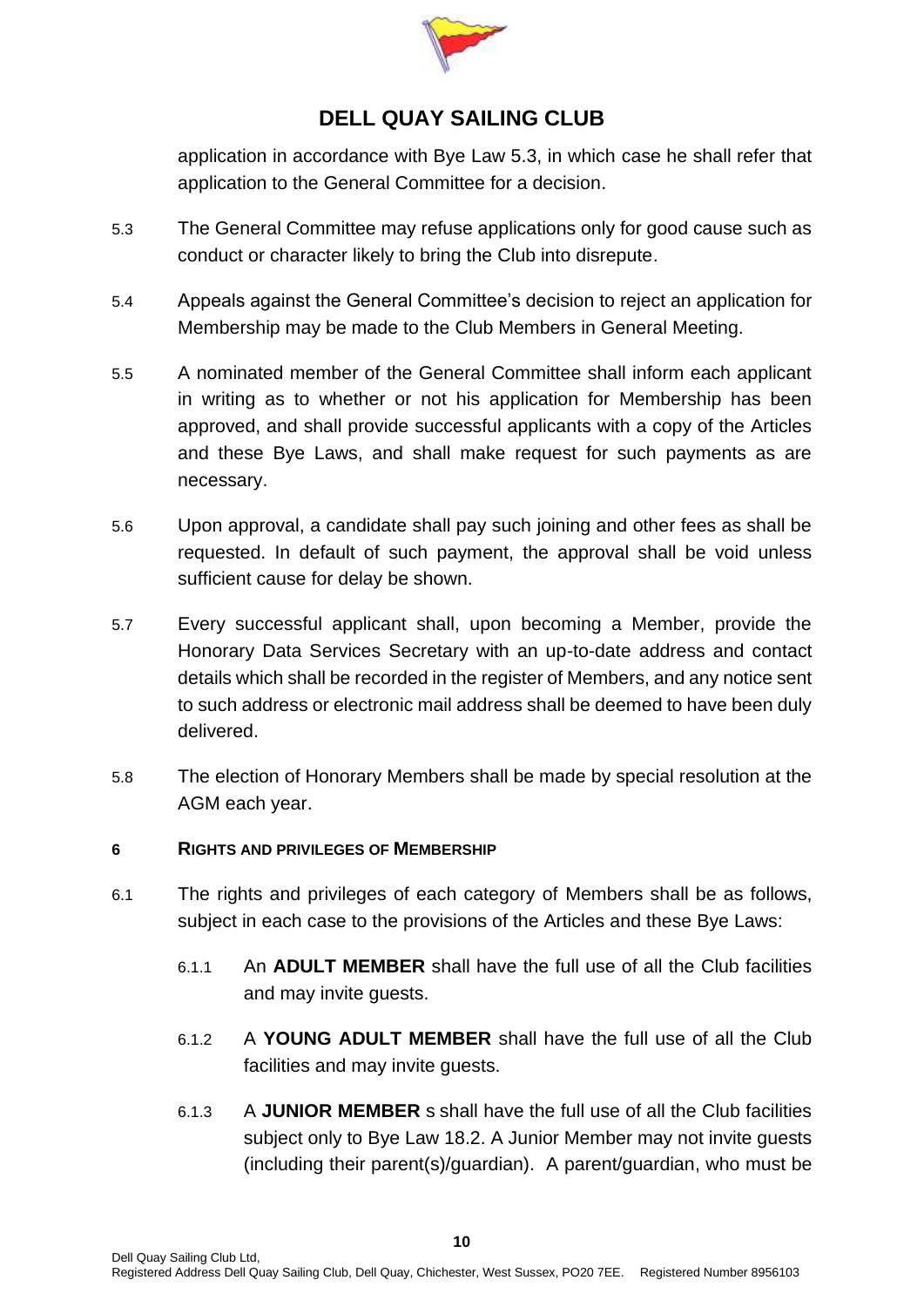

a member of DQSC, shall be expected to accept responsibility for the Junior Member at all times and, for Junior Members aged under 14, is expected to be in attendance whilst the Junior Member is using the Club facilities. For Junior Members within a Junior Membership, the parent/guardian must nominate a member of DQSC to act as sponsor to perform this role, and both the parent/guardian and sponsor need to sign a declaration to such effect. .

- 6.1.4 An **HONORARY MEMBER** shall have the use of the Club facilities except boat storage facilities and may not compete for trophies for Club racing. An Honorary Member may not invite guests.
- 6.1.5 A **TEMPORARY MEMBER** shall have the full use of the Club facilities but:
	- (a) shall have no right to compete for trophies for Club racing;
	- (b) shall have no right to introduce visitors to the Club or the facilities thereof;
	- (c) shall have no right to take any part in the management of the Club;
	- (d) is deemed to have notice of and impliedly undertakes to comply with the Bye Laws or Rules as if a member of the Club and so far as the said Bye Laws and Rules may be deemed to apply to such Temporary Member;
	- (e) shall be liable to be expelled from the Club premises or to be prohibited from using the Club facilities if, in the opinion of an Officer of the Club or his nominated deputy, the Temporary Member has not reasonably complied with the above conditions.
- 6.2 Applicants for Membership whose applications have not yet been approved shall have no rights or privileges whatsoever in relation to the use of the Club facilities.

#### <span id="page-10-0"></span>**7 MEMBERSHIP SUBSCRIPTIONS AND FEES**

7.1 The following fees shall be payable by Members as applicable, in accordance with this Bye Law [7](#page-10-0):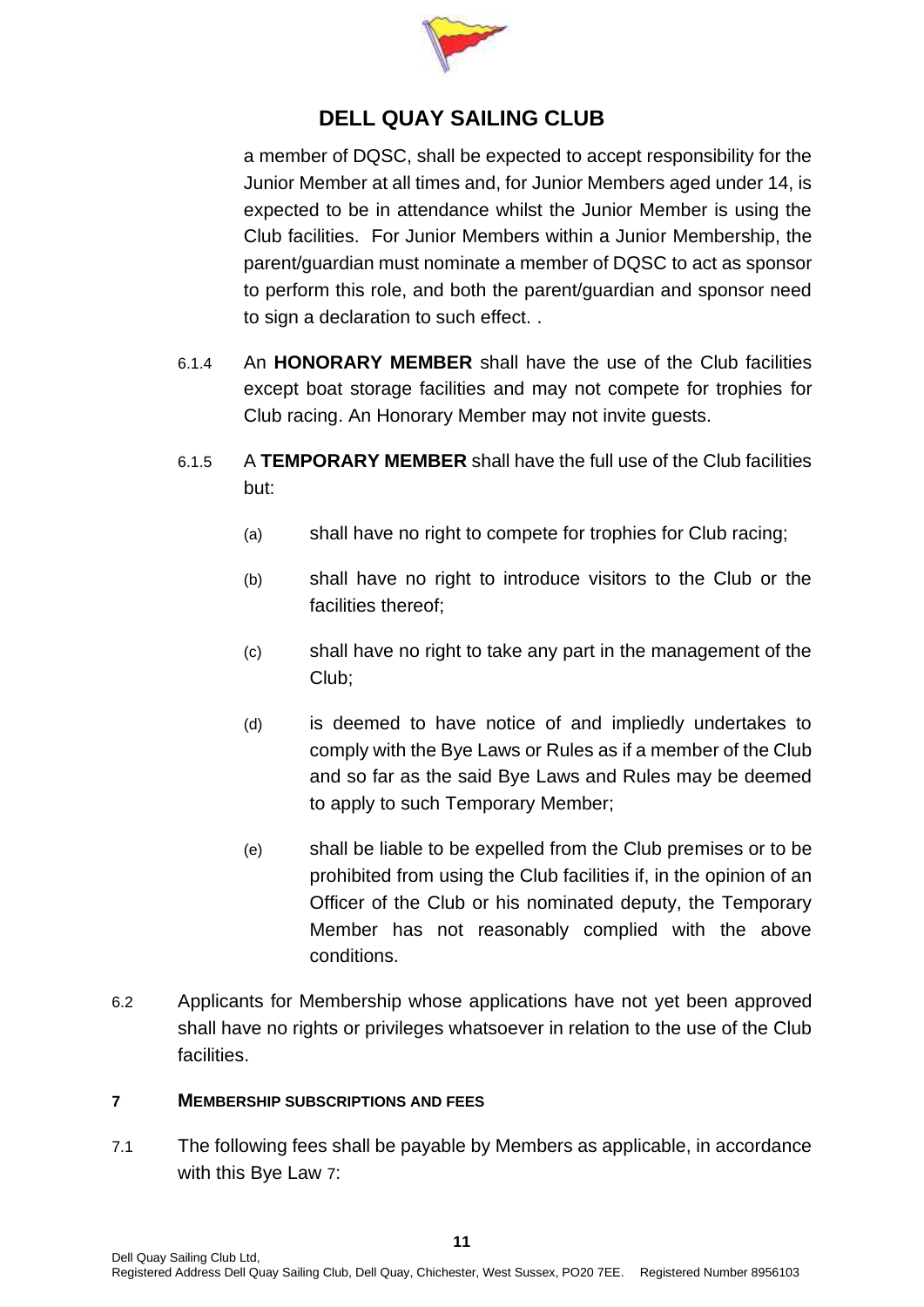

- 7.1.1 a joining fee on joining the Club;
- 7.1.2 an annual subscription fee in respect of their Membership; and
- 7.1.3 an annual fee of such a sum as the General Committee shall from time to time prescribe which shall entitle a Member to a space in the Club's dinghy park or in other Club boat storage areas, or to a Club mooring.
- <span id="page-11-0"></span>7.2 The General Committee shall determine the annual subscription and joining fee for the different categories of Membership, provided that:
	- 7.2.1 any increase from the previous year for the Single Membership fee does not exceed the increase in the Retail Price Index excluding mortgages; and
	- 7.2.2 the Family Membership fee is 150% of the Single Membership fee; and
	- 7.2.3 the Young Adult, Associate and Junior Membership fees are 50% of the Single Membership fee.
- 7.3 Subscription fees for each category of Membership not in accordance with Bye Law [7.2](#page-11-0) shall be proposed by the General Committee to the Club Members at the AGM in each year. Proposed changes shall be approved by an ordinary resolution of those Club Members present and shall become operative on 1st January in the year following.
- 7.4 The current fees shall be prominently displayed in the clubhouse and on the Club's website.
- 7.5 Subscriptions are due on 1st January in each year. Any Member whose subscription remains unpaid on 21st January shall be notified in writing of the fact and if the subscription remains unpaid on 7th February shall cease forthwith to be a Member of the Club and may be reinstated only at the discretion of the General Committee and after paying the subscription plus a 5% late payment charge.
- 7.6 Subject to Bye Laws [8.1,](#page-12-2) [8.2](#page-12-3) and [8.3](#page-12-4) all Members shall pay the applicable fees for their first year of Membership within one calendar month of becoming a Member, and thereafter on 1st January in each year.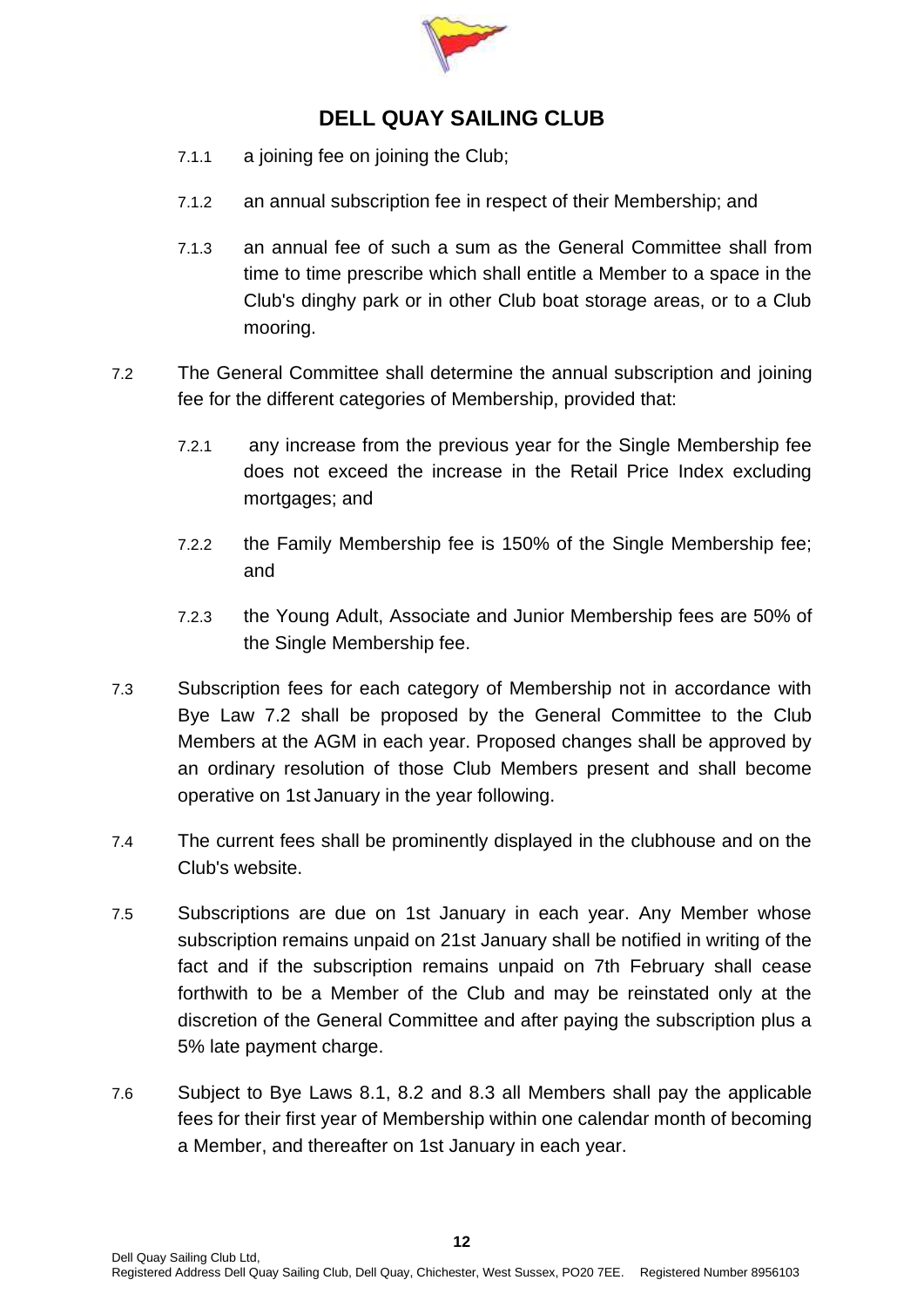

#### <span id="page-12-0"></span>**8 EXCEPTIONS TO THE REQUIREMENT TO PAY FEES**

- <span id="page-12-2"></span>8.1 Upon production of acceptable evidence of previous membership (including as a child/grandchild of a family membership), a person who has resigned and has not previously re-joined will not be required to pay the joining fee providing that he resigned without owing any dues. Acceptable evidence of previous membership shall be at the discretion of the General Committee and may be amended from time to time.
- <span id="page-12-3"></span>8.2 A Member elected after 1st September in any year shall pay half the annual subscription applicable for that year, and a Member elected after the AGM in any year shall not be required to pay any subscription in respect of the year of election but shall pay, on election, the joining fee and the annual subscription in respect of the year following election.
- <span id="page-12-4"></span>8.3 A Member who, for any reason, anticipates inability to use the Club facilities for the whole of any one year may at the discretion of the General Committee be excused payment of fees for that year, provided that notice in writing is given to the Honorary Data Services Secretary before the final date by which membership must be paid and therefore resigns their membership may re apply for membership in accordance with 8.1. Any Member who is abeyance, or has resigned their membership but expects to re-join at a later date pursuant to Rule 8.1 shall have no rights to use any of the Club facilities until has been reinstated.
- 8.4 A Member wishing to be re-instated during a term of abeyance shall pay the fees applicable at the time of reinstatement.

#### <span id="page-12-1"></span>**9 TERMINATION OF MEMBERSHIP**

- 9.1 If a Member fails to pay any fees that are due within one calendar month of becoming a Member, his Membership shall be automatically terminated.
- 9.2 Appeal against termination or non-renewal of Membership may be made to the Club Members by submitting a written notice to the Honorary Secretary, who shall, upon receipt of such a notice, include the appeal on the agenda for the next General Meeting.
- 9.3 Any person who has been expelled from Membership shall not be entitled to have any part of his fees refunded and must immediately return any trophy or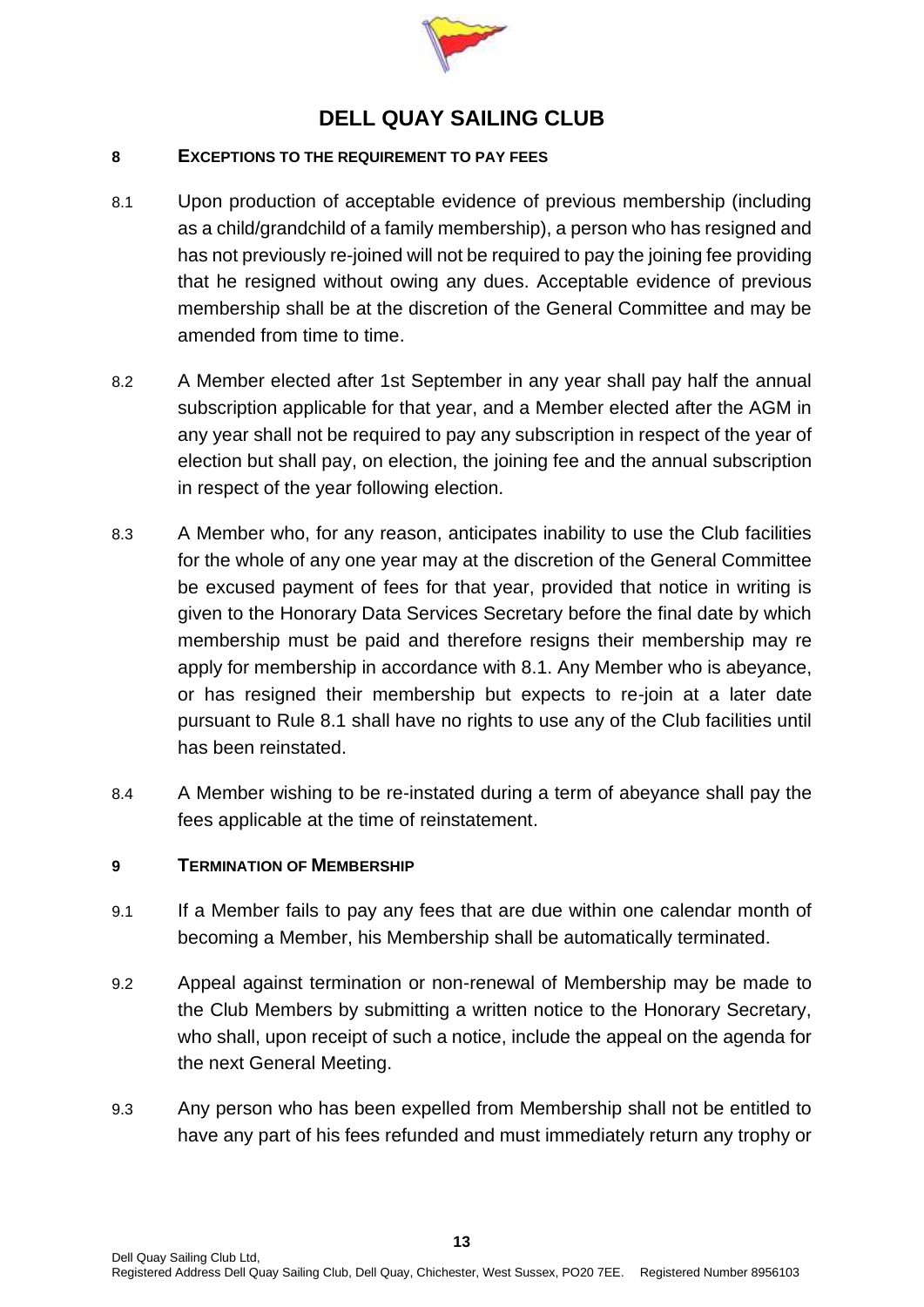

trophies held. Any person who has been expelled from Membership shall not be eligible to reapply for membership pursuant to Bye Law 8.1

9.4 Upon expulsion of a Member, the General Committee may dispose of the former Member's boat and/or trailer if left on Club property, in accordance with Bye Law [20.1.](#page-23-1)

#### <span id="page-13-0"></span>**10 CONDUCT OF MEMBERS & DISCIPLINARY ACTION**

- <span id="page-13-1"></span>10.1 Every Member is deemed to have notice of, and undertakes to comply with, the Articles and these Bye Laws.
- 10.2 Any breach of Bye Law [10.1](#page-13-1) or any conduct that, in the opinion of the General Committee, is either unworthy of a Member or otherwise injurious to the interests of the Club shall render a Member liable to disciplinary action by the General Committee, which may include expulsion or non-renewal of Membership.
- 10.3 Before taking such disciplinary action against a Member, the General Committee shall call upon such Member for a written explanation of the Member's conduct and shall give the Member full opportunity of making explanation to the General Committee or of resigning.
- 10.4 A resolution to apply any sanction shall be carried by a simple majority vote of those members of the General Committee present and voting on the resolution.
- 10.5 The General Committee or any person to whom the General Committee shall delegate this power, may temporarily suspend or exclude a Member from any or all Club activities, if they consider in their sole discretion that such action is in the best interests of the Club.
- 10.6 The Honorary Secretary or any other person who has received the authority of two members of the General Committee may expel, temporarily or permanently, a Temporary Member.
- 10.7 A Member shall not knowingly remove, injure, destroy or damage any property of the Club and shall make restitution for the same if called upon to do so by the General Committee or by the Honorary Secretary upon the instructions of the General Committee.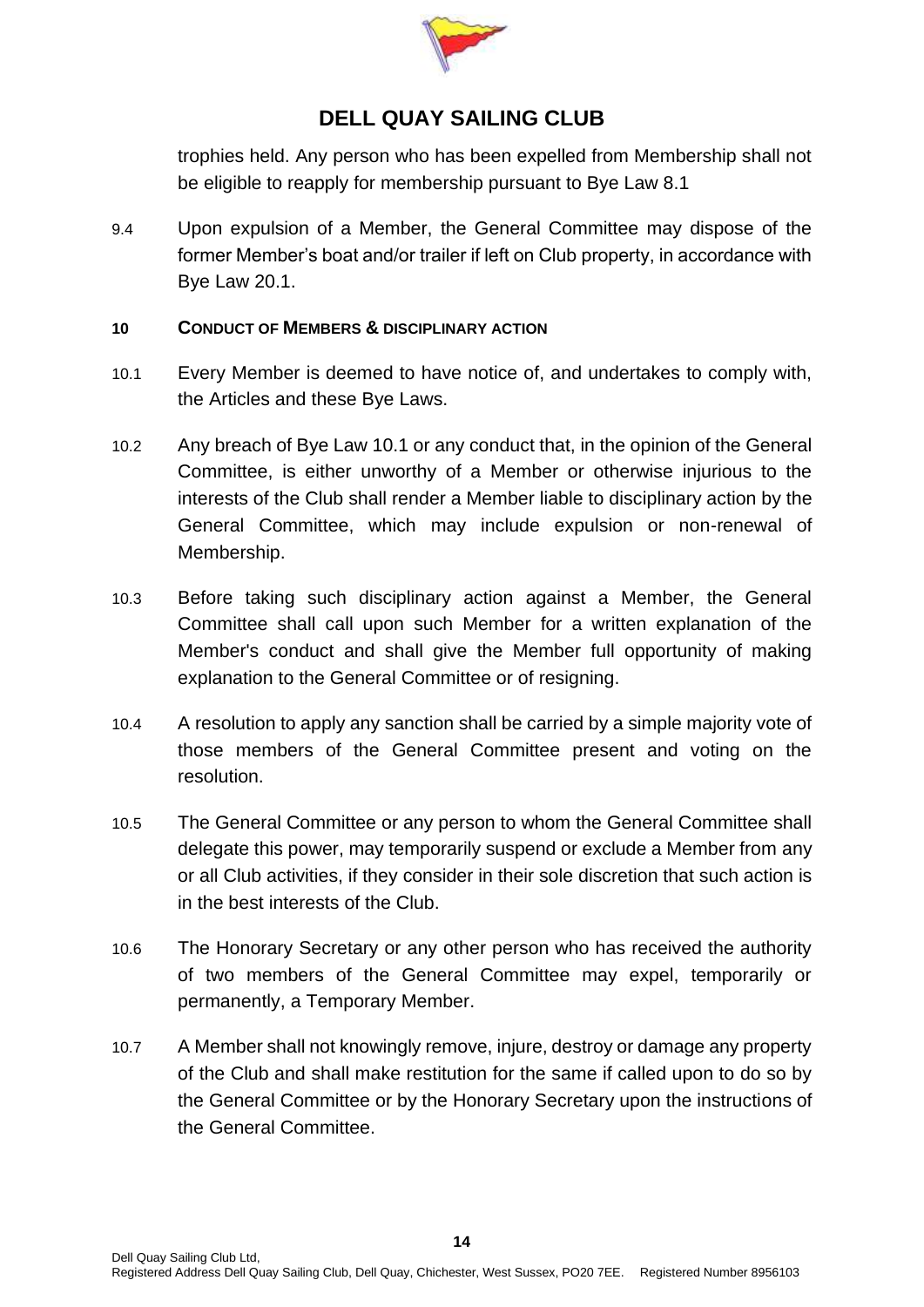

- 10.8 A Member shall not cause any communication in whatever form to be exhibited on Club notice boards or premises without permission of the Honorary Secretary or a Flag Officer.
- 10.9 A member shall settle any indebtedness for refreshment or otherwise before leaving the Club premises, or in accordance with any Bye Law relating to the settlement of such indebtedness.
- 10.10 All suggestions shall be entered in the suggestion book and signed by the Member.
- 10.11 Complaints of any nature relating to the management of the Club premises shall be addressed in writing to the Honorary Secretary.
- 10.12 Under no circumstances shall a servant or a Member of the Club undertaking a voluntary duty be personally reprimanded by a Member.
- 10.13 All Adult and Young Adult Members shall carry out a minimum of two Club duties in any calendar year, as requested by the Club, unless otherwise agreed by the General Committee, apart from Adult Members within **HONORARY LIFE** and **ASSOCIATE MEMBERSHIPS,** who may opt out of Club duties. Adult Members within **Associate Memberships** may not conduct duties on the water.
- 10.14 Every Member shall furnish the Honorary Data Services Secretary with an upto-date address and contact details which shall be recorded by the Club and any notice sent to such address or electronic mail address shall be deemed to have been duly delivered.

#### <span id="page-14-0"></span>**11 GUESTS**

- 11.1 Members eligible to invite guests shall enter the names of all guests in the visitors' book. The same guest may not be introduced more than four times in any calendar year.
- 11.2 A member of any club affiliated to the RYA (a list of which is published by the RYA) may be authorised to use the Club facilities by any member of the General Committee, or any Member who has been delegated that power by the General Committee. Such authorisation shall specify the dates on which that person may use the Club facilities.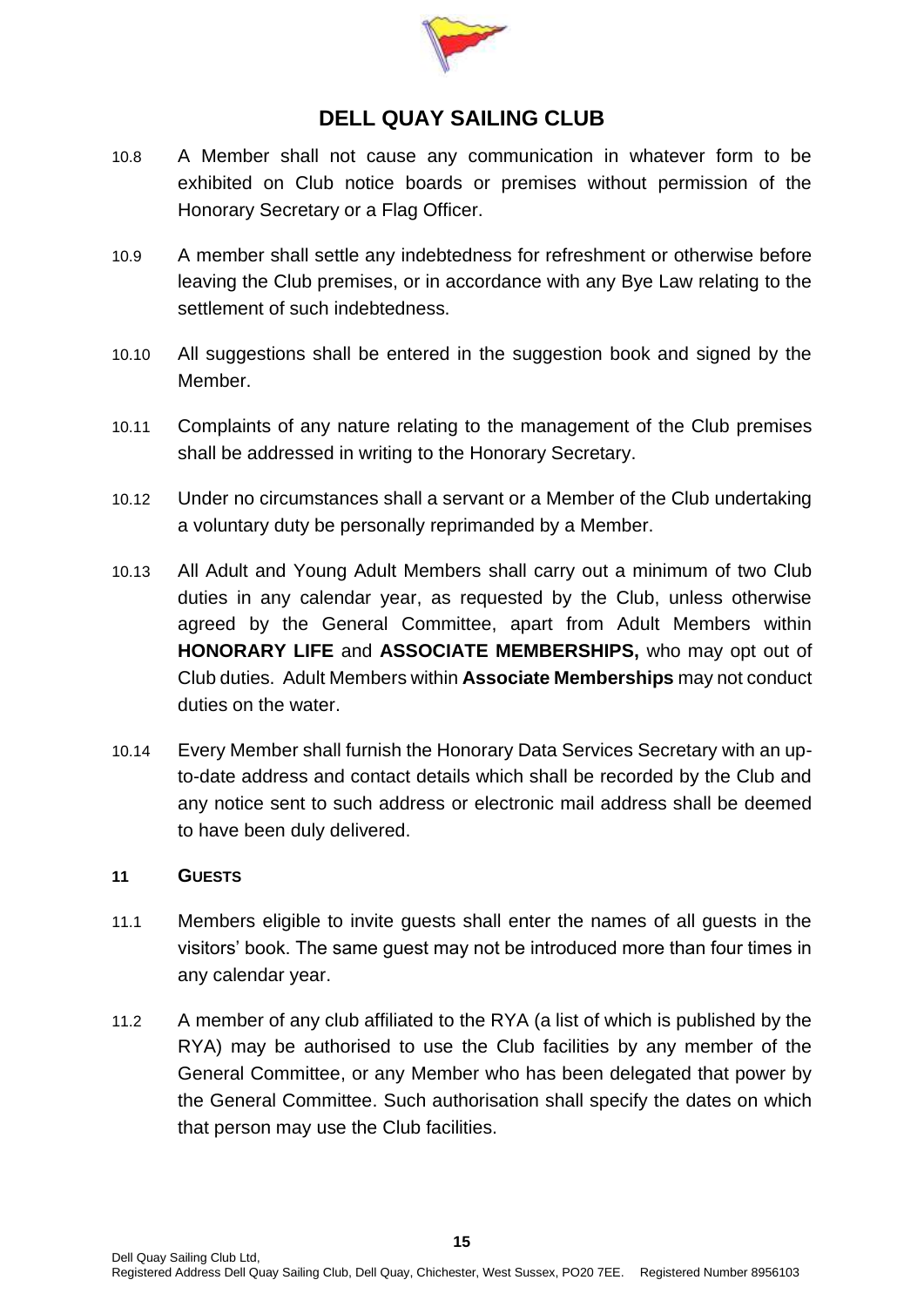

- 11.3 Any person who is a competitor in any race sponsored by or on behalf of the Club is entitled to use the Club facilities within a period of 48 hours before and after the race in which he is competing.
- 11.4 The Honorary Secretary or any other person who has received the authority of two members of the General Committee may expel, temporarily or permanently, any person who has the right to the use of the Club facilities under this Bye Law [11.](#page-14-0)

#### <span id="page-15-0"></span>**12 LIMITATION OF CLUB LIABILITY**

- <span id="page-15-4"></span>12.1 Members use the Club facilities entirely at their own risk and accept that:
	- 12.1.1 the Club will not accept any liability for any damage to or loss of property belonging to Members;
	- 12.1.2 the Club limits its liability to the fullest extent permitted by law in respect of personal injury to Members or their guests arising out of the use of the Club facilities; and
	- 12.1.3 Membership and acceptance of the Articles and these Bye Laws will be deemed to constitute consent to the holding of relevant personal data for the purposes of the Data Protection Act 1998 (as amended).
- 12.2 Bye Law [12.1](#page-15-4) shall be exhibited in a prominent place within the clubhouse.

#### **Part 4: Management**

#### <span id="page-15-2"></span><span id="page-15-1"></span>**13 PRESIDENT AND VICE PRESIDENTS**

13.1 The Club in AGM may elect a Member to be President or a Vice President as a special mark of respect or in appreciation of exceptional service to the Club.

#### <span id="page-15-3"></span>**14 OFFICERS**

14.1 Only Club Members shall be eligible to stand for election as Officers, who shall consist of a Commodore, a Vice Commodore and three Rear Commodores (Sailing, Cruising and House) who shall be Flag Officers, an Honorary Secretary, an Honorary Membership Secretary, an Honorary Treasurer, an Honorary Data Services Secretary, an Honorary Sailing Secretary, the Honorary Cruising Secretary, and an Honorary Social Secretary.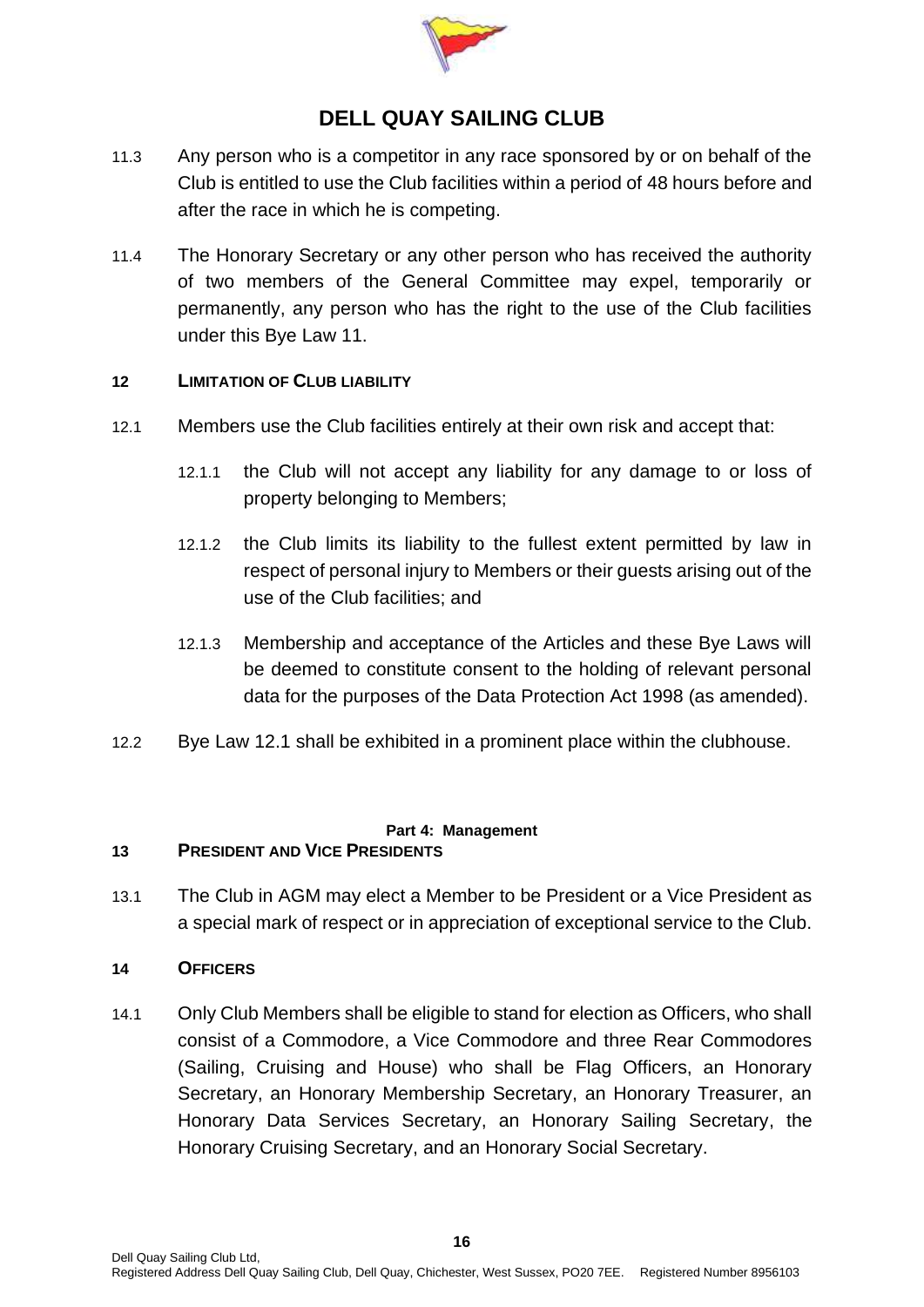

- 14.2 Officers shall be elected by the Club Members at the AGM in each year and shall hold office for one year, retiring at the termination of the AGM in each year. All Officers of the Club shall be eligible to stand for re-election. No Club Member can be re-elected more than twice to the role of Commodore or Vice Commodore.
- 14.3 If either unwilling or unable to act, an Officer shall inform the Committee who may appoint a substitute to hold office until the termination of the next AGM.
- <span id="page-16-0"></span>14.4 The Honorary Secretary shall:
	- 14.4.1 keep a register of Members' names and addresses, including the category of Membership for each Member;
	- 14.4.2 conduct the correspondence of the Club;
	- 14.4.3 keep custody of all Club documents;
	- 14.4.4 keep full minutes of all General Committee meetings, General Meetings, and meetings of any committees established by the General Committee from time to time, and all minutes shall be confirmed and signed by the appropriate chairman upon the agreement of the General Committee, Club Members or relevant committee (as appropriate) at the next General Committee meeting, General Meeting or relevant committee meeting;
	- 14.4.5 ensure that minutes of all meetings referred to in Bye Law [14.4.4](#page-16-0) are made available to Club Members;
	- 14.4.6 administer such insurance policy or policies as may be needed fully to protect the interests of the Club, its General Committee, employees and Members;
	- 14.4.7 maintain contact with the Club's legal advisor to ensure that the Club's affairs are managed in accordance with all applicable laws;
	- 14.4.8 maintain any such certificates or registrations and complete any such non-financial returns as may be required by law; and
	- 14.4.9 maintain the Operations Manual.
- 14.5 The Honorary Treasurer shall: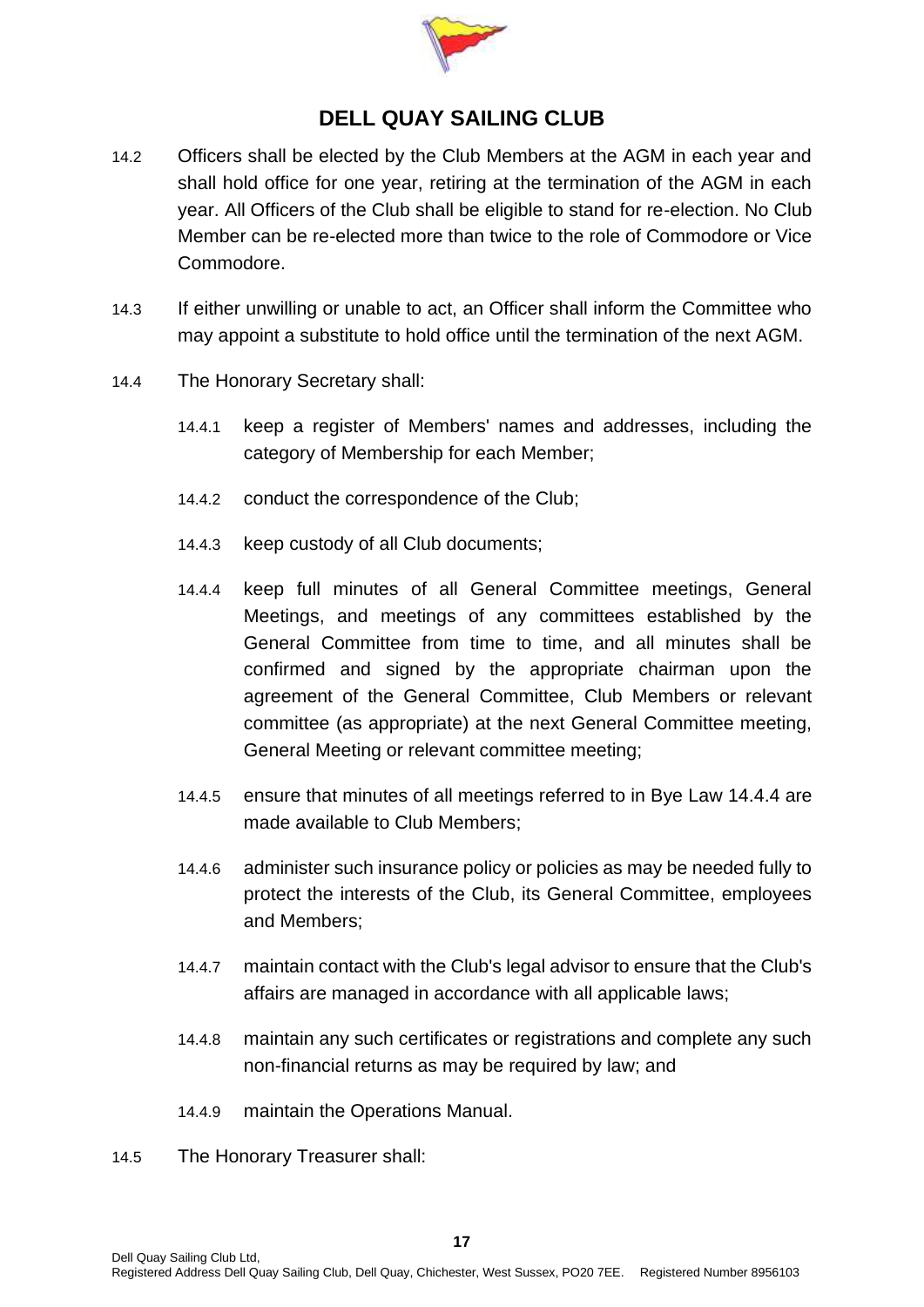

- 14.5.1 cause such books of account to be kept as are necessary to give a true and fair view of the state of finances of the Club, in compliance with all legal requirements applicable to companies;
- 14.5.2 cause all returns as may be required by law in relation to the accounts of the Club to be rendered at the due time; and
- <span id="page-17-3"></span>14.5.3 prepare or cause to be prepared annual accounts for the year to 31st December (or such other accounting reference date agreed by the directors from time to time), in accordance with applicable accounting and reporting standards and to cause them to be reported upon by the Honorary Reporting Accountant and published to the members as soon as practicable after approval by the directors and in any event at least fourteen days before the date of the AGM.

### <span id="page-17-0"></span>**15 THE HONORARY REPORTING ACCOUNTANT**

- 15.1 The Honorary Reporting Accountant shall:
	- 15.1.1 be appointed at the AGM in each year and shall be appropriately qualified; and
	- 15.1.2 report on the annual accounts confirming their accuracy and compliance or otherwise with applicable accounting and reporting standards and such report shall be included with the annual accounts.

#### <span id="page-17-1"></span>**16 DIRECTORS AND THE GENERAL COMMITTEE**

<span id="page-17-2"></span>16.1 The board of directors (herein referred to as 'the General Committee') shall consist of: the Flag Officers, the Honorary Secretary, the Honorary Treasurer, the Honorary Data Services Secretary, and three elected Club Members of which no more than one shall be Associate Members. No member of the General Committee may stand for election for any sub-Committee of the General Committee.

General Committee members elected at the AGM each year shall hold office until the termination of the next AGM.

16.2 The General Committee may at any time co-opt any individual who is a Club Member to fill a vacancy in its number (subject to the maximum stated in Bye Law [16.1\)](#page-17-2) as an additional member, but a co-opted member holds office only until the next AGM.

**18**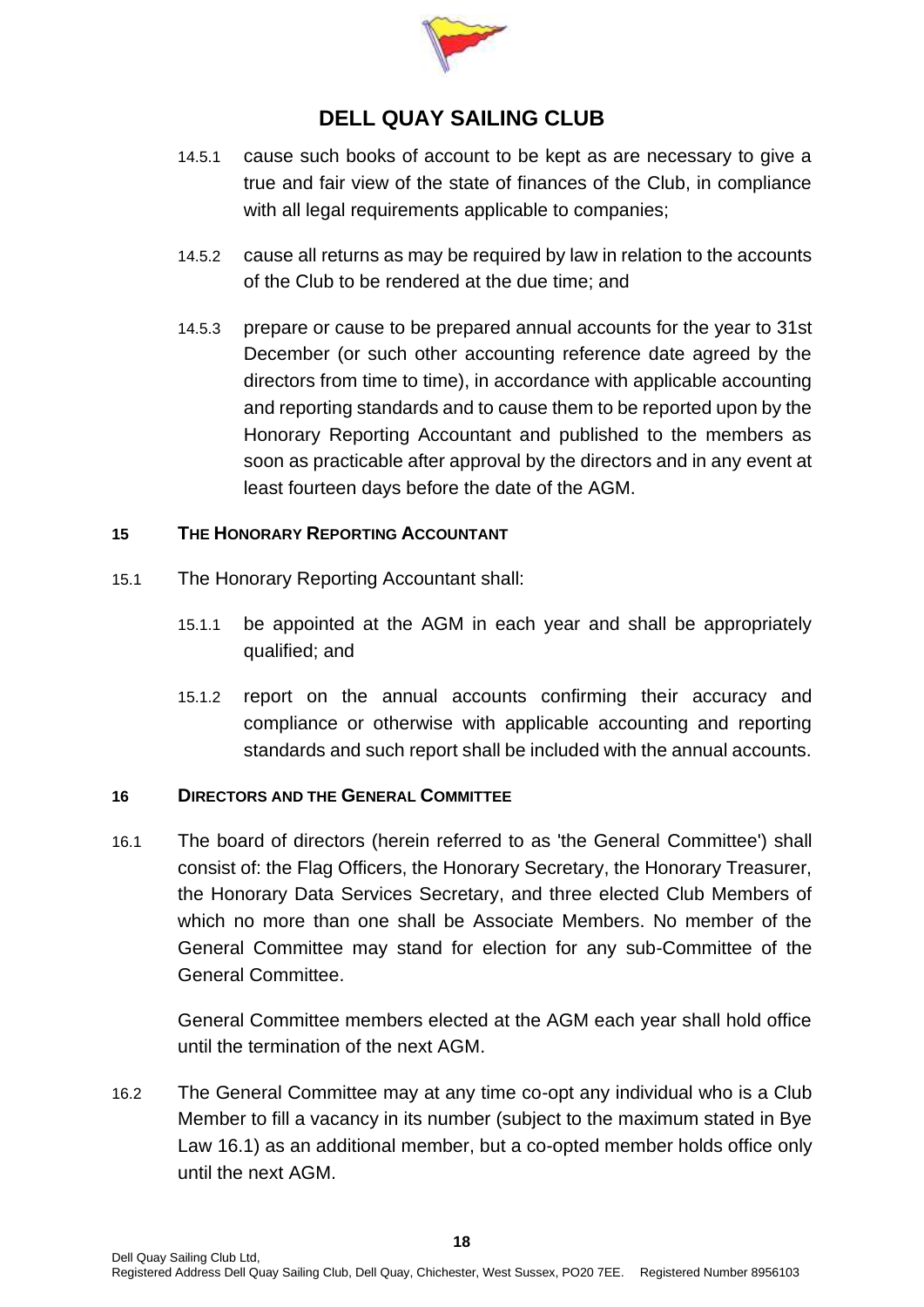

- 16.3 At the AGM each year one member of the General Committee (not being Officers of the Club) having served a minimum of two years, shall stand down in order of election, unless any such member stands down voluntarily. In the case of same date of election the order of standing down shall, failing agreement between the members concerned, be determined by lot. General Committee members standing down under this Bye Law shall not be eligible for re-election to the General Committee until the AGM following the meeting at which they retire.
- 16.4 In the case that there are no volunteers to replace a member of the GC standing down under Bye Law 16.3, then 16.3 may be waived by agreement of the membership at the AGM.
- 16.5 Candidates for election to the General Committee (not being Officers of the Club) shall be those members of the retiring General Committee eligible to offer themselves for re-election and such other eligible Club Members whose nominations (duly proposed and seconded by Club Members) with their consent shall have been received by the Honorary Secretary at least forty days before the date of the AGM in each year. Such nominations, together with the names of the proposer and seconder, shall be displayed at the Club premises at least fourteen days prior to the date of the AGM.
- 16.6 If the number of candidates for election to the General Committee at any AGM is equal to or less than the number of vacancies to be filled then all candidates shall be elected if elected by a single special resolution of those present at the AGM and entitled to vote in favour of such election.
- 16.7 If the number of candidates for election to the General Committee at any AGM is greater than the number of vacancies to be filled then there shall be a ballot. If the ballot fails to determine the members of the General Committee to be appointed because of an equality of votes, the candidate or candidates to be elected from those having an equal number of votes shall be determined by lot.
- 16.8 The General Committee shall meet at least every two months making such arrangements as to the conduct, place of assembly and holding of such meetings as it may wish in accordance with the Articles. The Commodore or, if absent, a chairman elected by those present shall preside.
- 16.9 Voting (except in the case of a resolution relating to the expulsion of a Member) shall be by show of hands. In the case of equality of votes the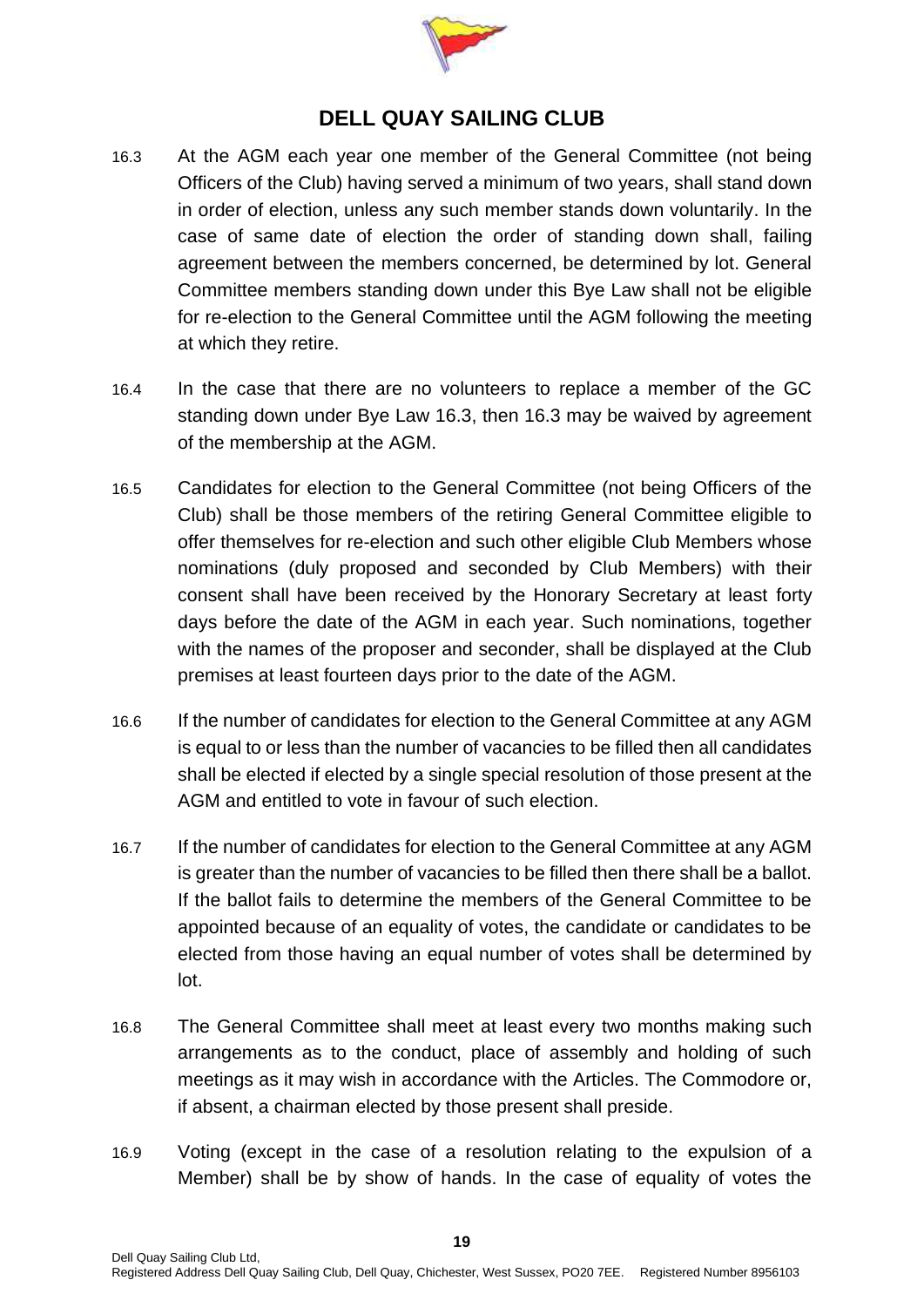

Commodore or chairman (as the case may be) shall have a second and casting vote.

16.10 The quorum for meetings of the General Committee shall be five members of the General Committee.

#### <span id="page-19-0"></span>**17 OTHER COMMITTEES AND SUB-COMMITTEES**

- 17.1 There shall be three standing sub-committees of the General Committee: The Sailing Committee, The House Committee, and the Cruising Committee.
- 17.2 The Sailing Committee shall consist of the Rear Commodore Sailing, the Honorary Sailing Secretary, and not more than eight other Members, plus those class captains together with the Principal Race Officer not already elected to the Sailing Committee. The chairman of the Sailing Committee shall be elected by the members of the Sailing Committee and approved by the General Committee. The Sailing Committee shall have full control over the sailing activities of the club and shall also be responsible for organising annual elections of class captains.
- 17.3 The House Committee shall consist of Rear Commodore House, the Honorary Social Secretary, and not more than twelve other elected members. The chairman of the House Committee shall be elected by the members of the House Committee and approved by the General Committee. The House Committee shall have full control of the social activities of the Club including the management of the galley and bar. The House Committee shall have full control over the purchase of intoxicating liquor for supply by the Club, which shall be at its absolute discretion, and shall also be responsible for complying with the "Club Premises Certificate" regulating the supply of alcohol on licensed premises.
- 17.4 The Cruising Committee shall consist of Rear Commodore Cruising, the Honorary Cruising Secretary, and not more than eight other elected members. The chairman of the Cruising Committee shall be elected by the members of the Cruising Committee and approved by the General Committee. The Cruising Committee shall have full control of the cruising activities of the Club.
- 17.5 The members of the Sailing, House and Cruising Committees shall be elected at the AGM each year and shall hold office until the termination of the following AGM.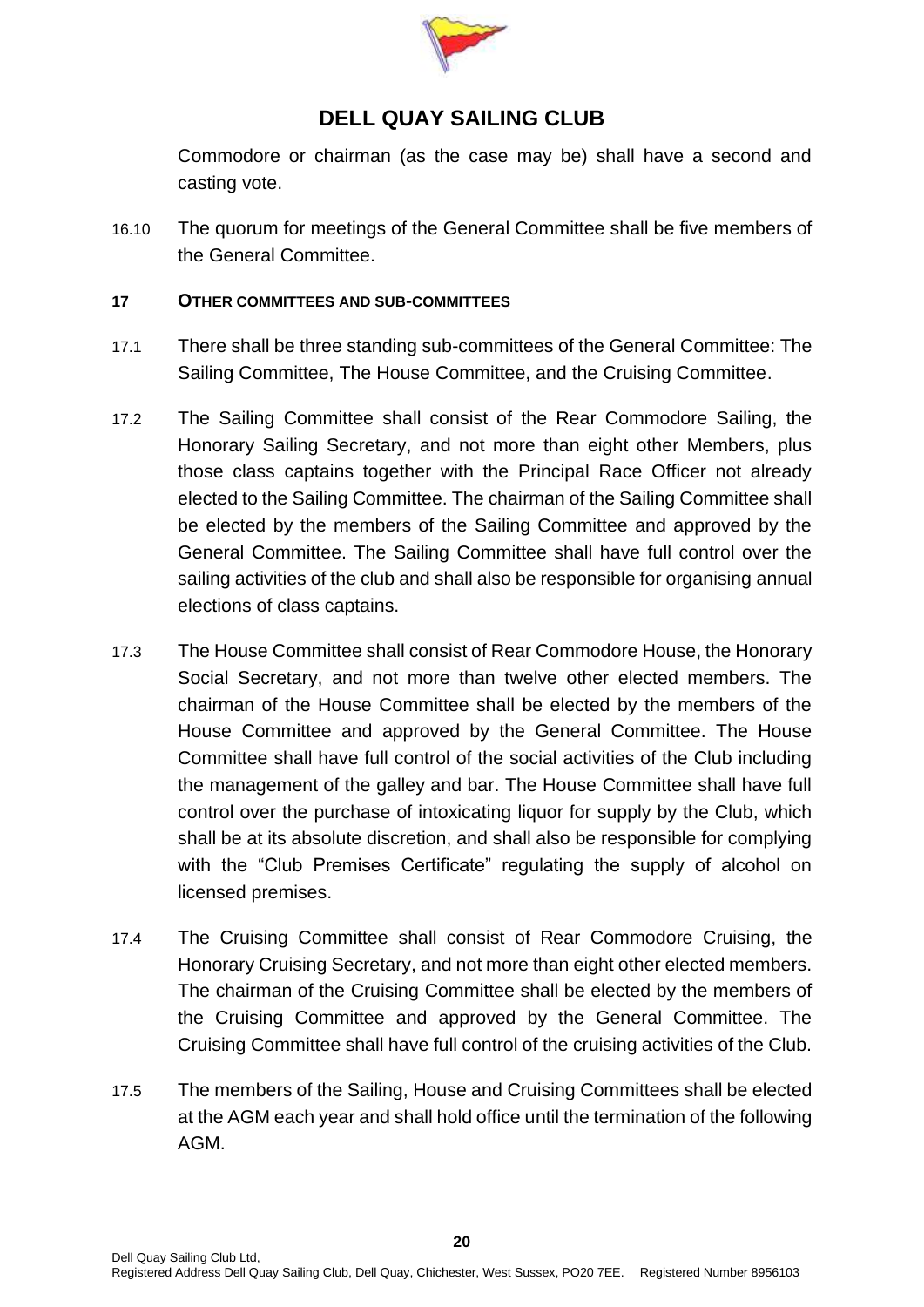

- 17.6 The Sailing, House and Cruising Committees may co-opt any individual who is a Club Member to fill vacancies in their number subject to the maximum number stated in these Bye Laws. A co-opted member holds office only until the termination of the next AGM.
- 17.7 Candidates for election to the Sailing, House and Cruising Committees shall be those members of the retiring Sailing, House and Cruising Committees offering themselves for re-election and such eligible Club Members whose nominations (duly proposed and seconded by Club Members) with their consent shall have been received by the Honorary Secretary at least forty days before the date of the AGM in each year. Such nominations, together with the names of the proposer and seconder, shall be displayed at the Club premises at least fourteen days before the date of the AGM in each year.
- 17.8 If the number of candidates for election to the Sailing, House or Cruising Committees at any AGM is equal to or less than the number of vacancies to be filled then all candidates shall be elected by a single special resolution of those present at the AGM and entitled to vote at the AGM vote in favour of such election.
- 17.9 If the number of candidates for election to the Sailing, House or Cruising Committees at any AGM is greater than the number of vacancies to be filled then there shall be a ballot. If the ballot fails to determine the candidates to be appointed because of an equality of votes, the candidate or candidates to be elected from those having an equal number of votes shall be determined by lot.
- 17.10 The General Committee and the Sailing, House and Cruising Committees may appoint such sub-committees as they may deem necessary and may delegate such of their powers as they may think fit upon such terms and conditions as shall be deemed expedient and/or required by the law. Such sub-committees shall consist of such Members of the Club as the Committee or Sailing, House and Cruising Committees may think fit. Officers of the Club shall be ex officio members of all such sub-committees.

### **17A Attendance and Voting at General meetings**

(1) Subject to sub paragraph (2), the directors may make whatever arrangements they consider appropriate to enable members to attend a general meeting and to exercise any right to speak or vote at it, including without limit, by any electronic means.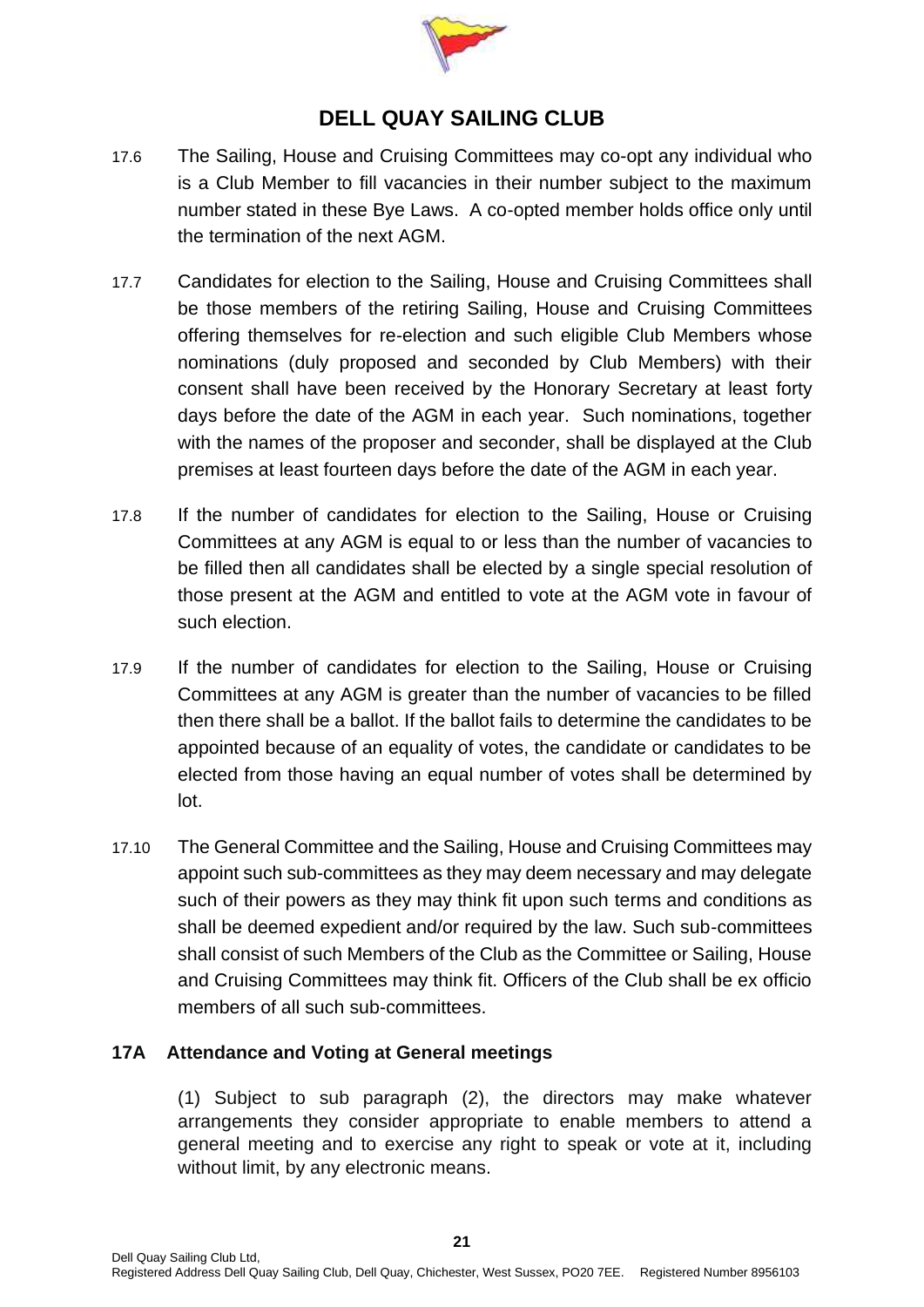

(2) The arrangements for attending a general meeting, shall allow all participating members to communicate with other participating members during the meeting.

(3) In determining attendance at a general meeting, it is immaterial whether any two or more members attending it are in the same place as each other.

#### **17B Content of Proxy Notices**

(1) Proxies may only validly be appointed by a notice in writing (a "proxy notice") which—

(a) states the name of the member appointing the proxy;

(b) identifies the person appointed to be that member's proxy and the general meeting in relation to which that person is appointed;

(c) is signed by or on behalf of the member appointing the proxy, or is authenticated in such manner as the directors may determine; and

(d) is delivered to the Club in accordance with the articles and any instructions contained in the notice of the general meeting to which they relate.

(2) The Club may require proxy notices to be delivered in a particular form, and may specify different forms for different purposes.

(3) Unless a proxy notice indicates otherwise, it must be treated as—

(a) allowing the person appointed under it as a proxy discretion as to how to vote on any ancillary or procedural resolutions put to the meeting, and

(b) appointing that person as a proxy in relation to any adjournment of the general meeting to which it relates as well as the meeting itself.

### **17C Revocation of Proxy**

(1) An appointment under a proxy notice may be revoked by delivering to the Club a notice in writing given by or on behalf of the person by whom or on whose behalf the proxy notice was given.

<span id="page-21-0"></span>(2) A notice revoking a proxy appointment only takes effect if it is delivered before the start of the meeting or adjourned meeting to which it relates.

**Part 5: Miscellaneous**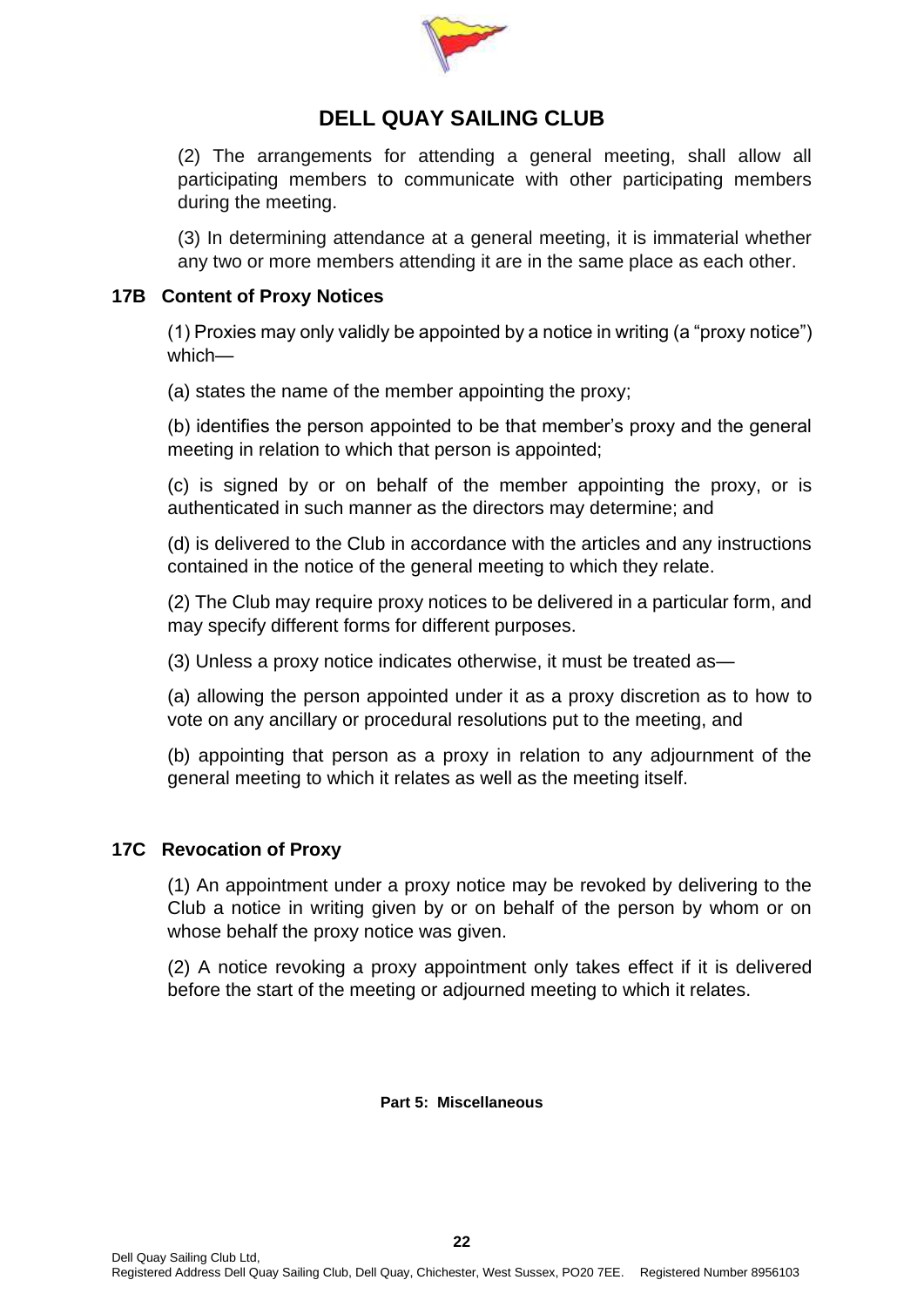

#### <span id="page-22-0"></span>**18 SALE OF INTOXICATING LIQUOR**

- 18.1 The purchase for the Club of excisable goods and the supply of the same upon Club premises shall be exclusively and solely under the control of the House Committee.
- <span id="page-22-2"></span>18.2 Intoxicating liquor may be sold for consumption in the clubhouse only to persons over the age of eighteen who are entitled to the use of the clubhouse in accordance with the Articles, these Bye Laws and Rules for the time being in force.
- 18.3 The General Committee shall cause the Club bar to be opened (subject to terms of the Club premises certificate) at convenient times for the sale of excisable goods to persons who are entitled to the use of the premises of the Club in pursuance of these Bye Laws, PROVIDED THAT visitors' names and addresses and the name of their introducer shall have been entered in the visitors' book upon entry to Club premises.
- 18.4 No person shall take a commission, percentage or other such payment in connection with the purchase of excisable goods for the Club. Any profit deriving from the supply of such goods shall (after deduction of the costs of providing such goods for the benefit of the Club) be applied to the provision of additional amenities or the purchase of property for the benefit of the Club.
- 18.5 Proper accounts of all purchases and receipts shall be kept. The accounts shall be reported in each year in accordance with Bye Law [14.5.3](#page-17-3) and such information as the Honorary Secretary or Honorary Treasurer may require shall be furnished to enable any statutory return or statement and the payment of excise or other duty or tax to be made.

#### <span id="page-22-1"></span>**19 RULES**

- 19.1 The General Committee may make and repeal such Rules as it considers appropriate for the good management of the Club and its facilities provided that such Rules are not inconsistent with the Articles or Bye Laws of the Club. All members shall be bound by such Rules.
- 19.2 The Rules along with other policies and information that the General Committee may approve from time to time shall be contained in the Club's Operations Manual.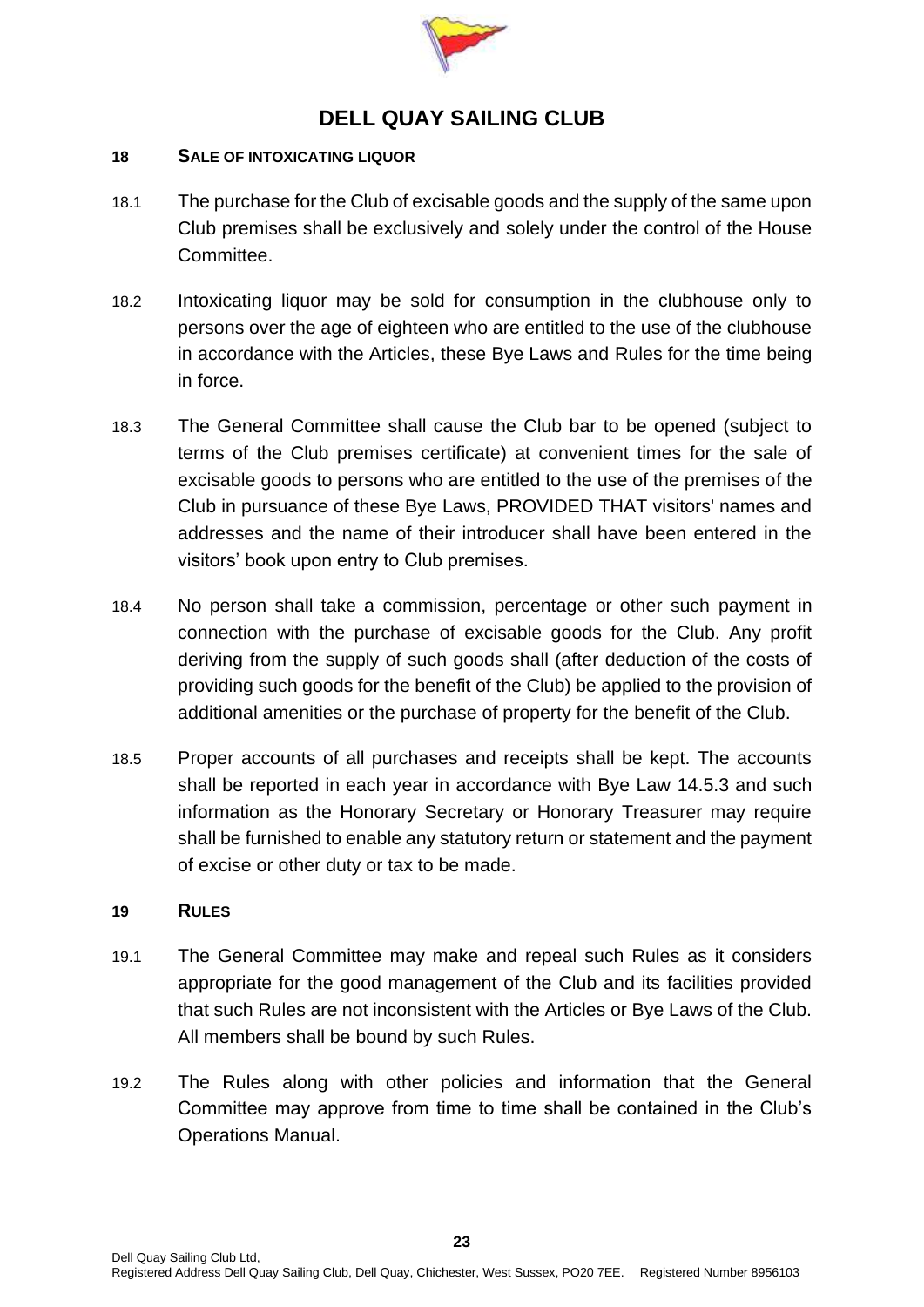

#### <span id="page-23-0"></span>**20 MISCELLANEOUS**

- <span id="page-23-2"></span><span id="page-23-1"></span>20.1 On termination of Membership for any reason or if, at any time, any fees payable to the Club by any Member or former Member shall be one month or more in arrears and a boat and/or trailer and/or any other property of a Member or former Member remains upon the Club premises then that Member or former Member shall remove the boat and/or trailer and/or any other property from the Club immediately. If the Member or former Member fails to remove the boat and/or trailer and/or any other property then the General Committee may:
	- 20.1.1 move the boat and/or trailer and/or any other property to any part of the Club premises without being liable for any loss or damage howsoever caused;
	- 20.1.2 give one month's notice in writing by registered post to the Member or former Member at his last known address as shown in the register of Members and then either:
		- (a) sell the boat and/or trailer and/or any other property and deduct any monies due to the Club from the net proceeds of sale before accounting for the balance (if any) to the Member or former Member; or
		- (b) if the boat and/or trailer and/or any other property is unsaleable, dispose of the boat and/or trailer and/or any other property in any manner the General Committee may think fit and deem the cost of doing and any arrears to be a debt owing to the Club by the Member or former Member.
	- 20.1.3 reserve the right to charge storage for the boat and/or trailer and/or any other property until such time as the owner collects the boat and/or trailer and/or any other property or until notice has been served under Bye Law [20.1.2,](#page-23-2)

PROVIDED ALWAYS THAT proper evidence is available to show that all reasonable steps have been taken to trace a Member or former Member and that, when and if the boat and/or trailer and/or any other property is sold, if the Club is unable to account to the Member or former Member for the balance of the proceeds of sale, then the balance of the proceeds of sale shall be placed upon bank deposit account and retained against the eventuality of a claim by